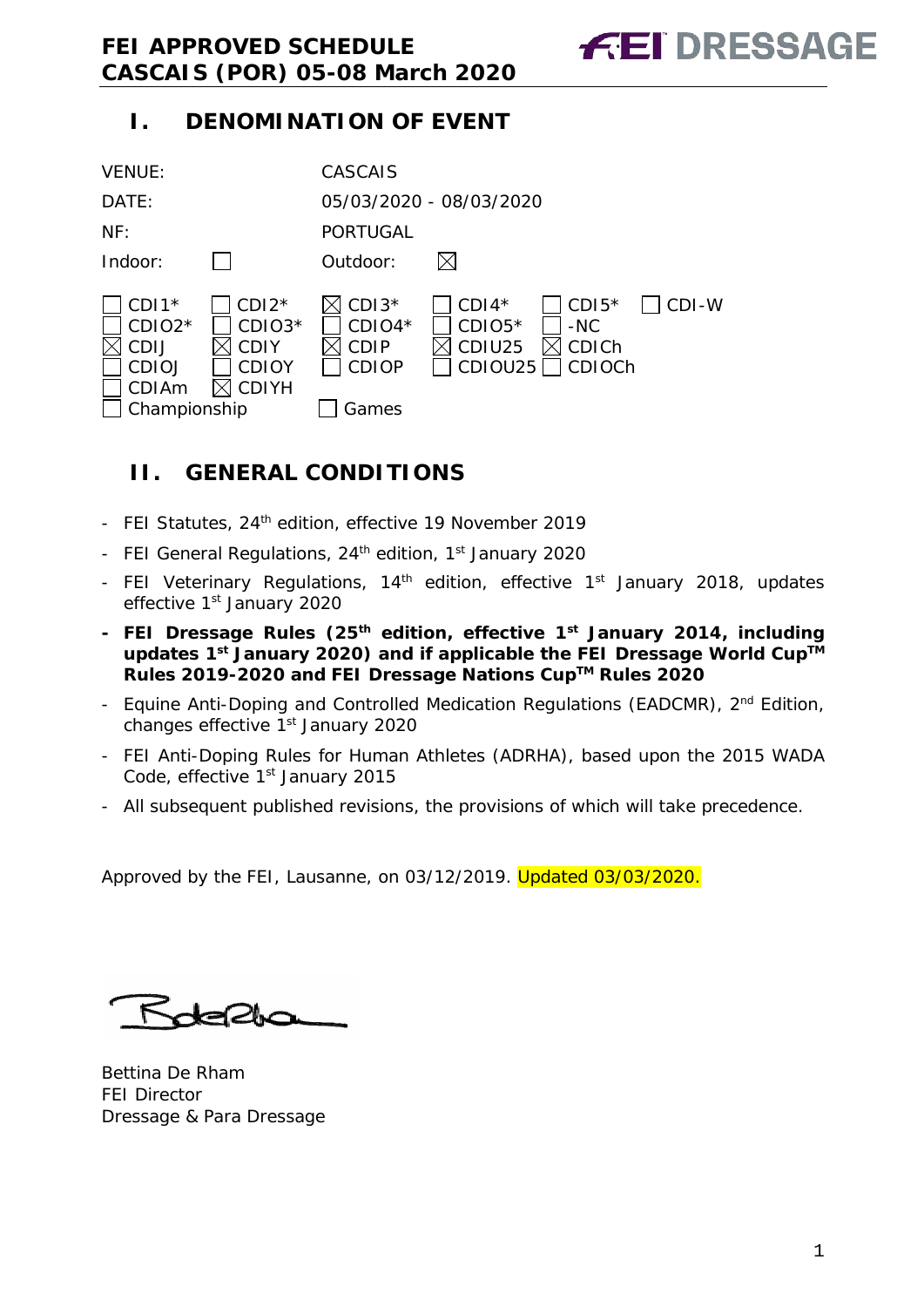### **TABLE OF CONTENTS**

| $\mathbf{I}$ .                                      |                                                                 |  |
|-----------------------------------------------------|-----------------------------------------------------------------|--|
| $\Pi$ .                                             |                                                                 |  |
|                                                     | III. THE FEI CODE OF CONDUCT FOR THE WELFARE OF THE HORSE 4     |  |
| IV.<br>$\mathbf{1}_{\cdot}$<br>2.<br>3 <sub>1</sub> |                                                                 |  |
| $V_{\cdot}$                                         |                                                                 |  |
| VI.                                                 |                                                                 |  |
|                                                     |                                                                 |  |
| $1_{\cdot}$                                         |                                                                 |  |
| 2.                                                  |                                                                 |  |
| 4.                                                  | 3.<br>DEGREE OF DIFFICULTY - FLOORPLAN GRAND PRIX FREESTYLE  10 |  |
|                                                     |                                                                 |  |
|                                                     |                                                                 |  |
|                                                     |                                                                 |  |
| <b>X</b> .                                          |                                                                 |  |
| 1.                                                  |                                                                 |  |
| 2.                                                  |                                                                 |  |
| XI.                                                 | LOGI STICAL/ADMINI STRATIVE/TECHNICAL INFORMATION 20            |  |
| 1.                                                  |                                                                 |  |
| 2.                                                  |                                                                 |  |
| 3.                                                  |                                                                 |  |
| $\overline{4}$ .                                    |                                                                 |  |
| 5.<br>6.                                            |                                                                 |  |
| 7.                                                  |                                                                 |  |
| 8.                                                  |                                                                 |  |
| 9.                                                  |                                                                 |  |
| 10.                                                 |                                                                 |  |
| 11.                                                 |                                                                 |  |
| 12.                                                 |                                                                 |  |
| 13.                                                 |                                                                 |  |
| 14.                                                 |                                                                 |  |
| 15.                                                 | LOCAL TRANSPORTATION - ARRANGEMENTS FROM HOTEL TO               |  |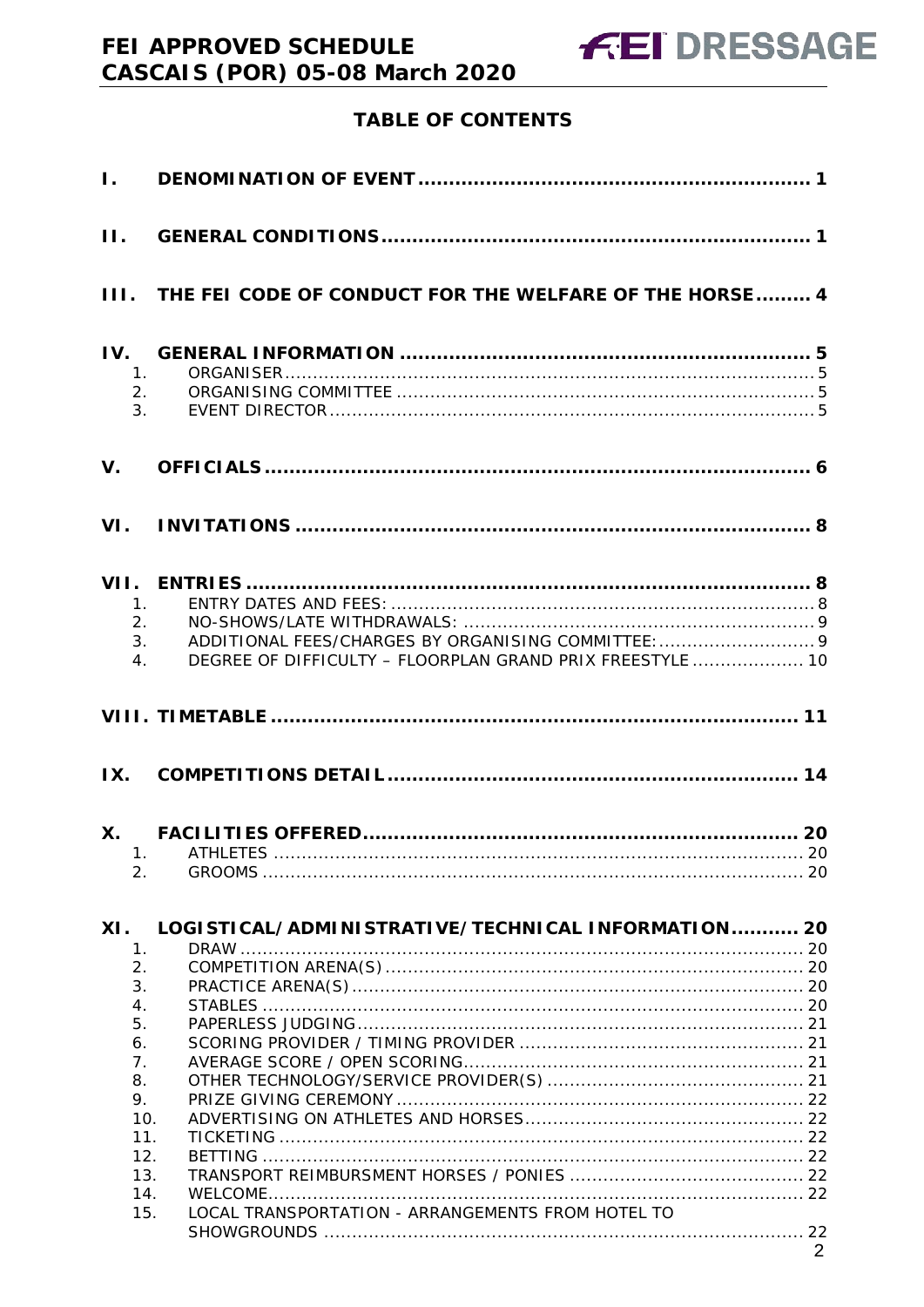|      | 16.<br>17.      | ENTRY RIGHT TO SHOWGROUNDS/ACCREDITED PERSONS  23      |    |
|------|-----------------|--------------------------------------------------------|----|
| XII. |                 |                                                        | 23 |
|      |                 |                                                        |    |
|      | $\mathcal{P}_1$ |                                                        |    |
|      | 3.              |                                                        |    |
|      | $\overline{4}$  |                                                        |    |
|      | 5.              |                                                        |    |
|      | 6.              |                                                        |    |
|      | 7 <sub>1</sub>  | VENUE ARRIVAL INFORMATION & FITNESS TO COMPETE  24     |    |
|      | 8               | EQUINE ANTI-DOPING AND CONTROLLED MEDICATION PROGRAMME |    |
|      |                 |                                                        |    |
|      |                 |                                                        |    |
|      |                 |                                                        |    |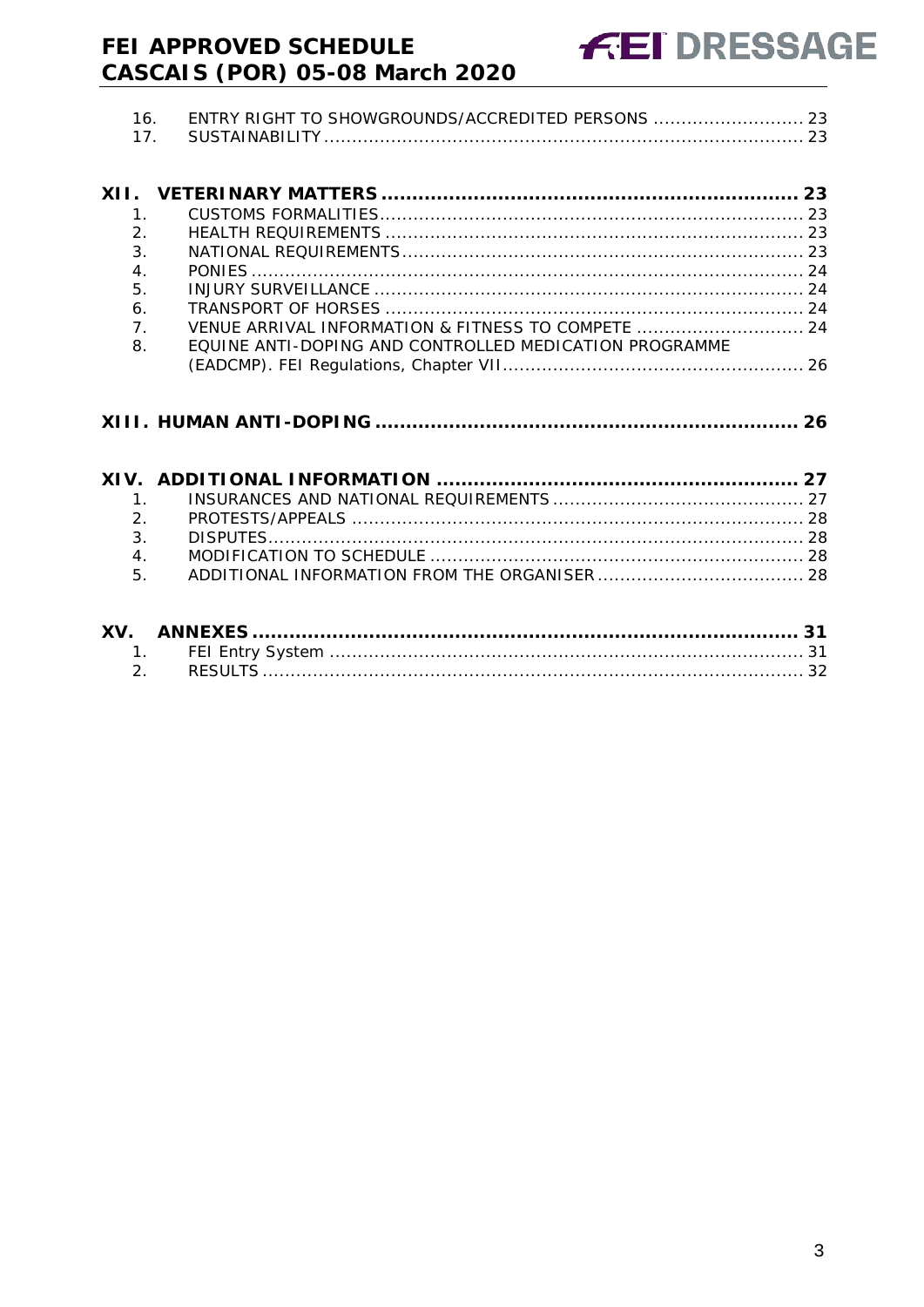### <span id="page-3-0"></span>**III. THE FEI CODE OF CONDUCT FOR THE WELFARE OF THE HORSE**

The Fédération Equestre Internationale (FEI) expects all those involved in international equestrian sport to adhere to the FEI's Code of Conduct and to acknowledge and accept that at all times the welfare of the horse must be paramount and must never be subordinated to competitive or commercial influences.

- 1. At all stages during the preparation and training of competition horses, welfare must take precedence over all other demands. This includes good horse management, training methods, farriery and tack, and transportation.
- 2. Horses and athletes must be fit, competent and in good health before they are allowed to compete. This encompasses medication use, surgical procedures that threaten welfare or safety, pregnancy in mares and the misuse of aids.
- 3. Events must not prejudice horse welfare. This involves paying careful attention to the competition areas, ground surfaces, weather conditions, stabling, site safety and fitness of the horse for onward travel after the event.
- 4. Every effort must be made to ensure that horses receive proper attention after they have competed and that they are treated humanely when their competition careers are over. This covers proper veterinary care, competition injuries, euthanasia and retirement.
- 5. The FEI urges all involved with the sport to attain the highest levels of education in their areas of expertise.

A full copy of this Code can be obtained from the Fédération Equestre Internationale, Chemin de la Joliette 8, CH-1006 Lausanne, Switzerland. Telephone: +41 21 310 47 47. The Code is available in English. The Code is also available on the FEI's website:<http://inside.fei.org/>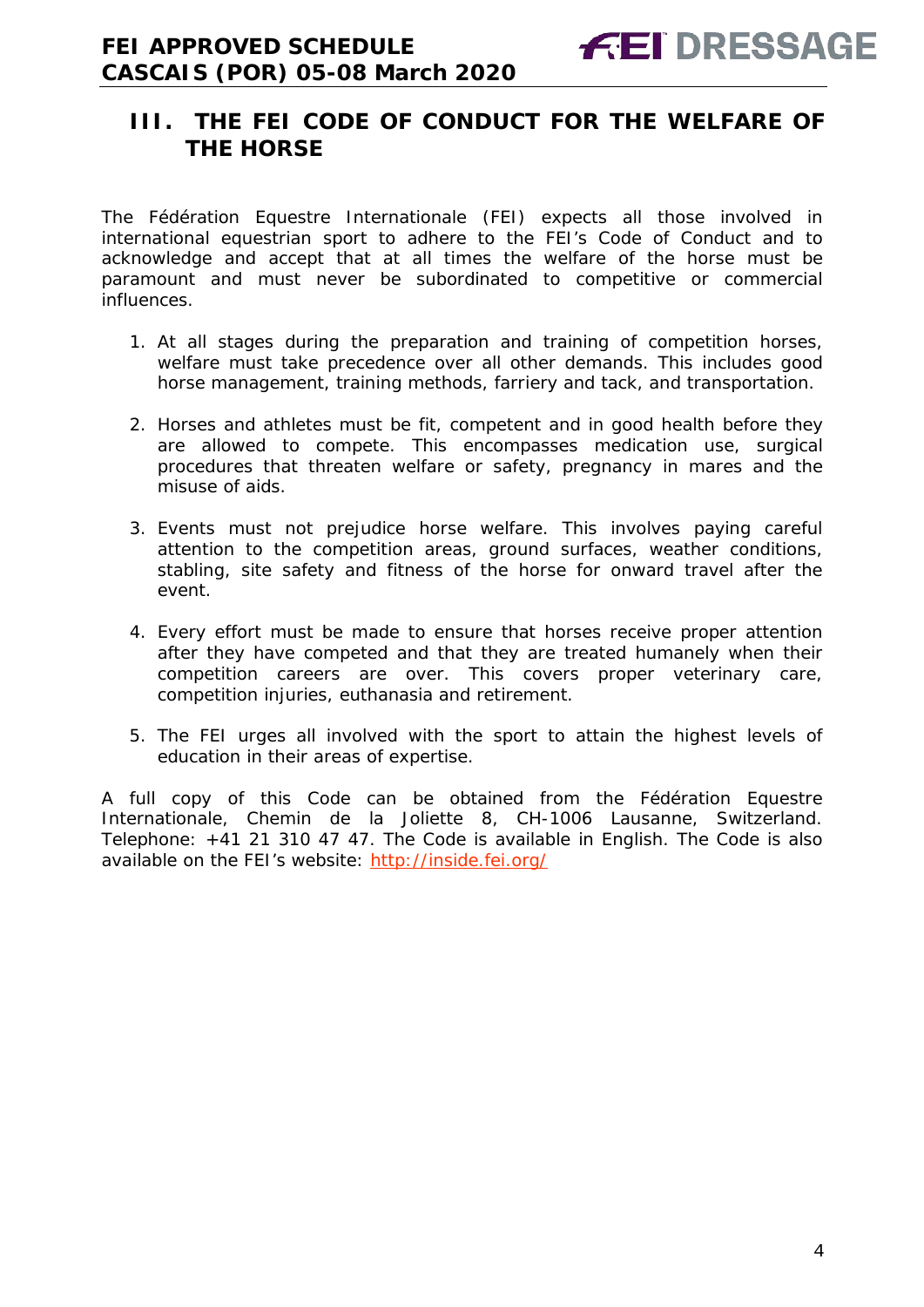### <span id="page-4-0"></span>**IV. GENERAL INFORMATION**

#### <span id="page-4-1"></span>**1.ORGANISER**

| Name:      | CENTRO HIPICO DA COSTA DO ESTORIL                   |
|------------|-----------------------------------------------------|
| Address:   | Avenida da Charneca 186, 2750-530 Cascais, PORTUGAL |
| Telephone: | +351 917328170 / +351 214872064                     |
| Email:     | geral@centrohipicocostaestoril.com                  |
| Website:   | www.centrohipicocostaestoril.com                    |

#### Contact Details Show Ground:

Address: Avenida da Charneca 186, 2750-530 Cascais, PORTUGAL Telephone: +351 917328170 GPS Coordinates: N 38º 44' 02'' - W 9º 26' 58''

Accessibility details (directions by road, nearest airport / train station):

Take the A5 direction CASCAIS, leave to the right at exit 12 Malveira - Cabo da Roca - Guincho, continue straight ahead on Estrada da Malveira for about 1,5 km and showground will be on your left.

Nearest Airport: LISBON / Nearest train station: CASCAIS

#### <span id="page-4-2"></span>**2.ORGANISING COMMITTEE**

Honorary President: Dr. Carlos Carreiras, Mayor of the municipality of CASCAIS President of the event: Adele Gambini Show Secretary: Marisa Raio Press Officer: Marisa Raio

## <span id="page-4-3"></span>**3.EVENT DIRECTOR**

| Name:      | <b>Colonel Manuel Teles Grilo</b>                   |
|------------|-----------------------------------------------------|
| Address:   | Avenida da Charneca 186, 2750-530 Cascais, PORTUGAL |
| Telephone: | +351 214 872 064                                    |
| Mobile:    | $+351969069548$                                     |
| Email:     | manueltg222@gmail.com                               |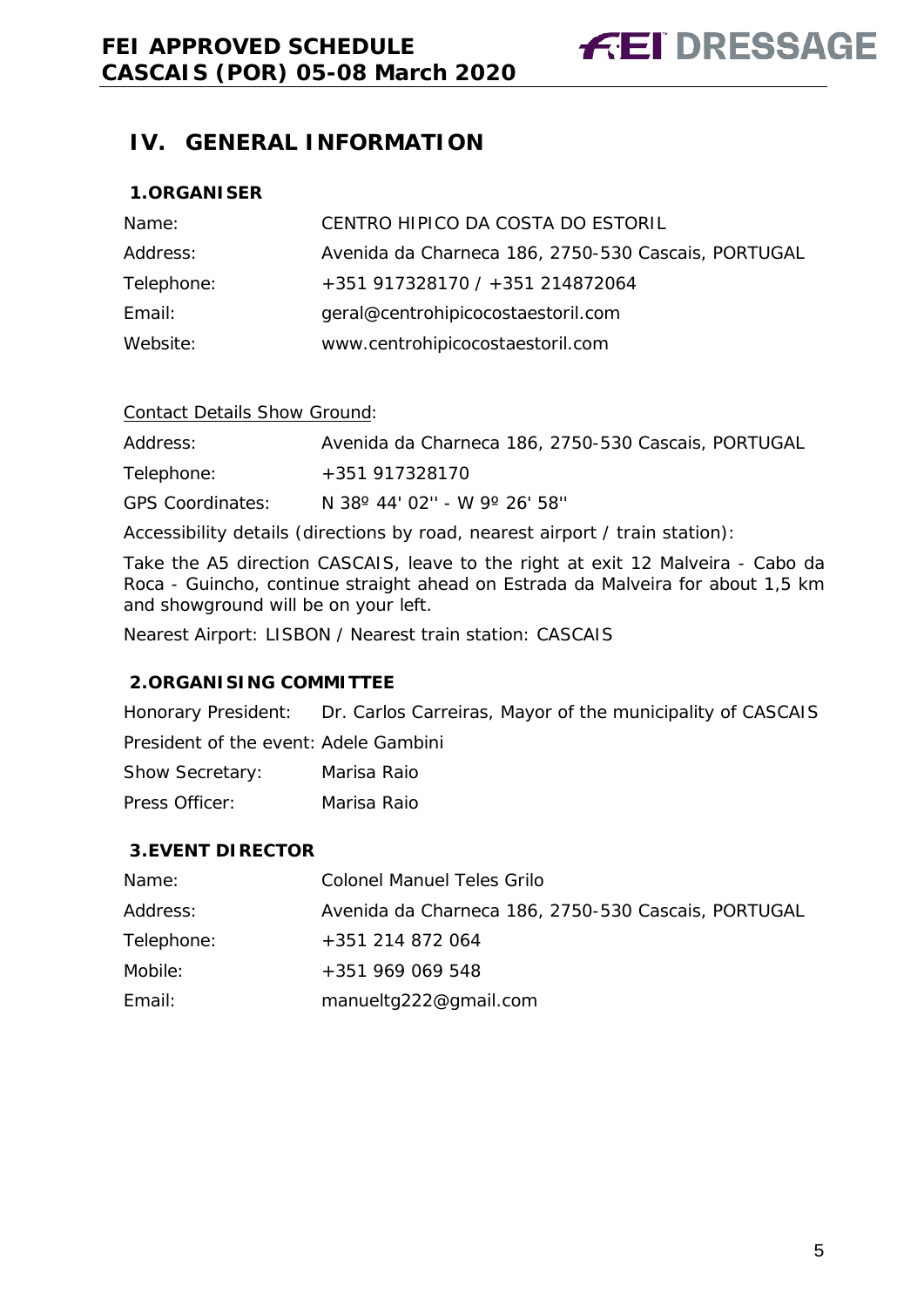



<span id="page-5-0"></span>

6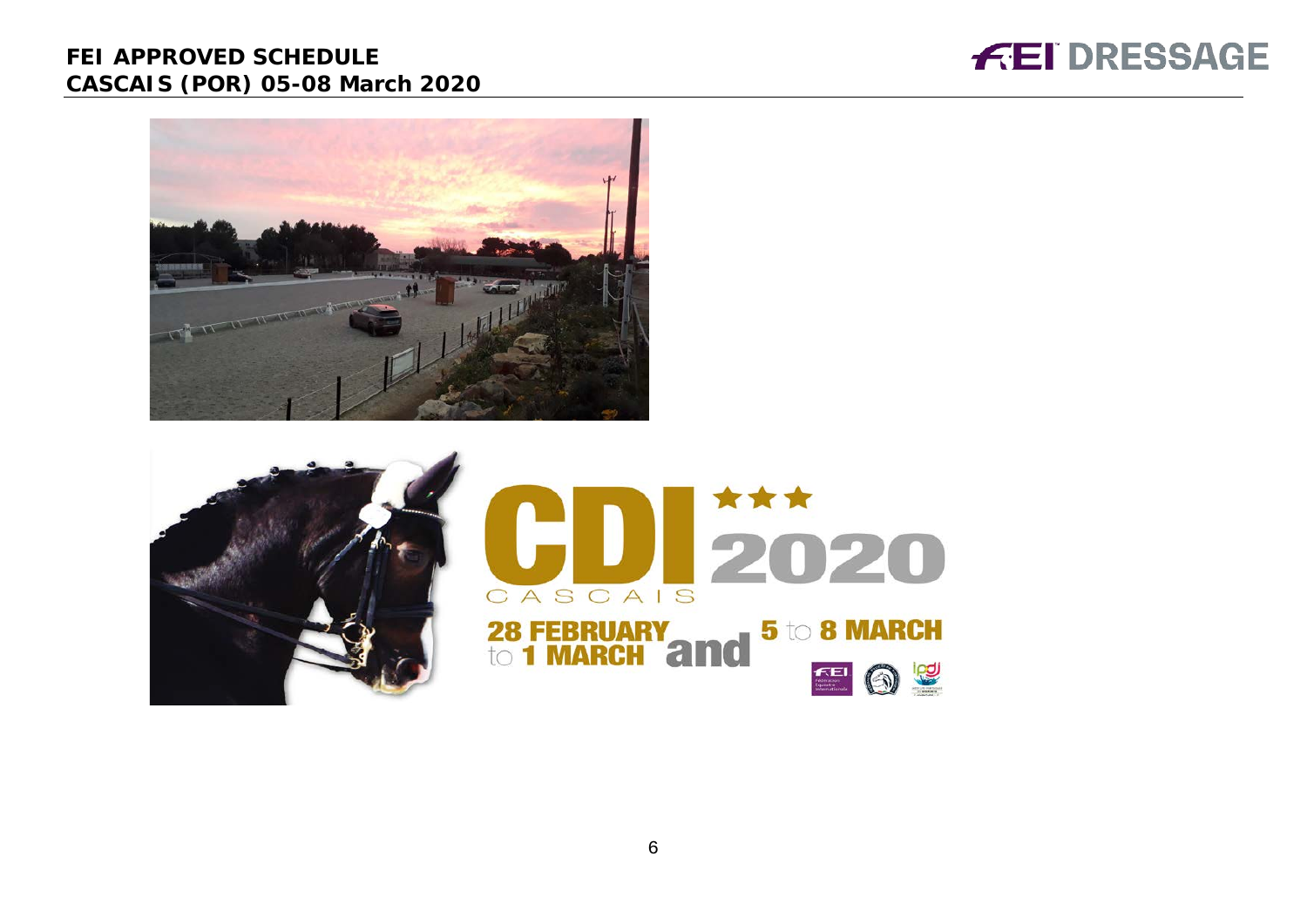**V. OFFICIALS**

| Ref.           | Panel                                            | <b>Function</b>                           | <b>FEI ID</b> | <b>Name</b>                  | <b>NF</b>  | Level          | <b>Contact Email</b>                   |
|----------------|--------------------------------------------------|-------------------------------------------|---------------|------------------------------|------------|----------------|----------------------------------------|
|                |                                                  | Ground Jury President                     | 10052580      | LOPES, Carlos                | <b>POR</b> | $4*/YH$        | carloslucaslopes@me.com                |
|                |                                                  | Ground Jury Member                        | 10050487      | <b>VERBEEK, Francis</b>      | <b>NED</b> | $5*/YH$        | verbeek.francis@gmail.com              |
|                |                                                  | Ground Jury Member                        | 10087950      | HALSALL, Clive               | <b>GBR</b> | $5*/YH$        | Clive.Halsall@waltonfoldfarm.com       |
|                |                                                  | Ground Jury Member                        | 10083465      | RINGMARK, Magnus             | <b>SWE</b> | $5*/YH$        | magri@telia.com                        |
| $\mathbf{1}$   | Ground Jury                                      | Ground Jury Member                        | 10048915      | GUERRA, Francisco            | <b>ESP</b> | $5*/YH$        | tecnic@fchipica.cat                    |
|                |                                                  | Ground Jury Member                        | 10023389      | TISSOT, Alban                | <b>FRA</b> | $4*/YH$        | alban.tissot@orange.fr                 |
|                |                                                  | Ground Jury Member                        | 10023884      | PINTEUS, Frederico           | <b>POR</b> | $3*/YH$        | fpinteus@hotmail.com                   |
|                |                                                  | <b>Ground Jury Member</b>                 | 10135004      | <b>VALERIANOVA, Gabriela</b> | <b>CZE</b> | $4*/YH$        | valerianova@email.cz                   |
|                |                                                  | Foreign Judge                             | 10053127      | MAKNAMI, Irina               | <b>RUS</b> | $5*/YH$        | imcnamee@yandex.ru                     |
| $\overline{2}$ | Foreign Technical<br>Delegate                    | Foreign Technical Delegate                |               |                              |            |                |                                        |
| 3              | Chief Steward                                    | <b>Chief Steward</b>                      | 10063553      | CAIXINHA, Armindo            | <b>POR</b> | $\overline{2}$ | antonio-caixinha@hotmail.com           |
|                | <b>Assistant Stewards</b>                        | <b>Assistant Steward</b>                  | 10052052      | SEROMENHO, Dinário           | <b>POR</b> | $\overline{2}$ | di.seruca@gmail.com                    |
| 4              |                                                  | <b>Assistant Steward</b>                  | 10159460      | MARTINS SANTOS, Andre        | <b>POR</b> | $\mathbf{1}$   | martins228@hotmail.com                 |
|                |                                                  | <b>Assistant Steward</b>                  | 10146634      | GONZALES, B. Francisco       | <b>ESP</b> | $\mathbf{1}$   | directorformacion@hipicalascadenas.com |
|                | FEI Veterinary<br>Delegate                       | Veterinary Delegate                       | 10051105      | BARBOSA, Mário José          | <b>POR</b> |                | Miose.barbosa@dgav.pt                  |
|                |                                                  | <b>Assistant Veterinary</b><br>Delegate   |               |                              |            |                |                                        |
| 5              | FEI Veterinary<br>Commission                     | <b>Veterinary Commission</b><br>President |               |                              |            |                |                                        |
|                |                                                  | Foreign Veterinary<br>Delegate            |               |                              |            |                |                                        |
|                |                                                  | Veterinary Commission<br>Member           |               |                              |            |                |                                        |
|                | <b>Veterinary Services</b><br>Manager / Treating | Veterinary Services<br>Manager            | 10087285      | LAMAS, Manuel                | <b>POR</b> |                | + 351 916 766 933                      |
| 6              | Veterinarian                                     | <b>Permitted Treating</b><br>Veterinarian | 10087285      | LAMAS, Manuel                | <b>POR</b> |                | + 351 916 766 933                      |
| 7              | Doctor/Medical Service                           | Doctor/Medical Service                    |               | <b>BOMBEIROS DE CASCAIS</b>  |            |                | +351 214 828 400                       |
| 8              | Farrier                                          | Farrier                                   |               | CORDEIRO, Goncalo            |            |                | +351 919 134 077                       |
| 9              | NF Delegate                                      | NF Delegate (if applicable)               |               |                              |            |                |                                        |

**FEI DRESSAGE**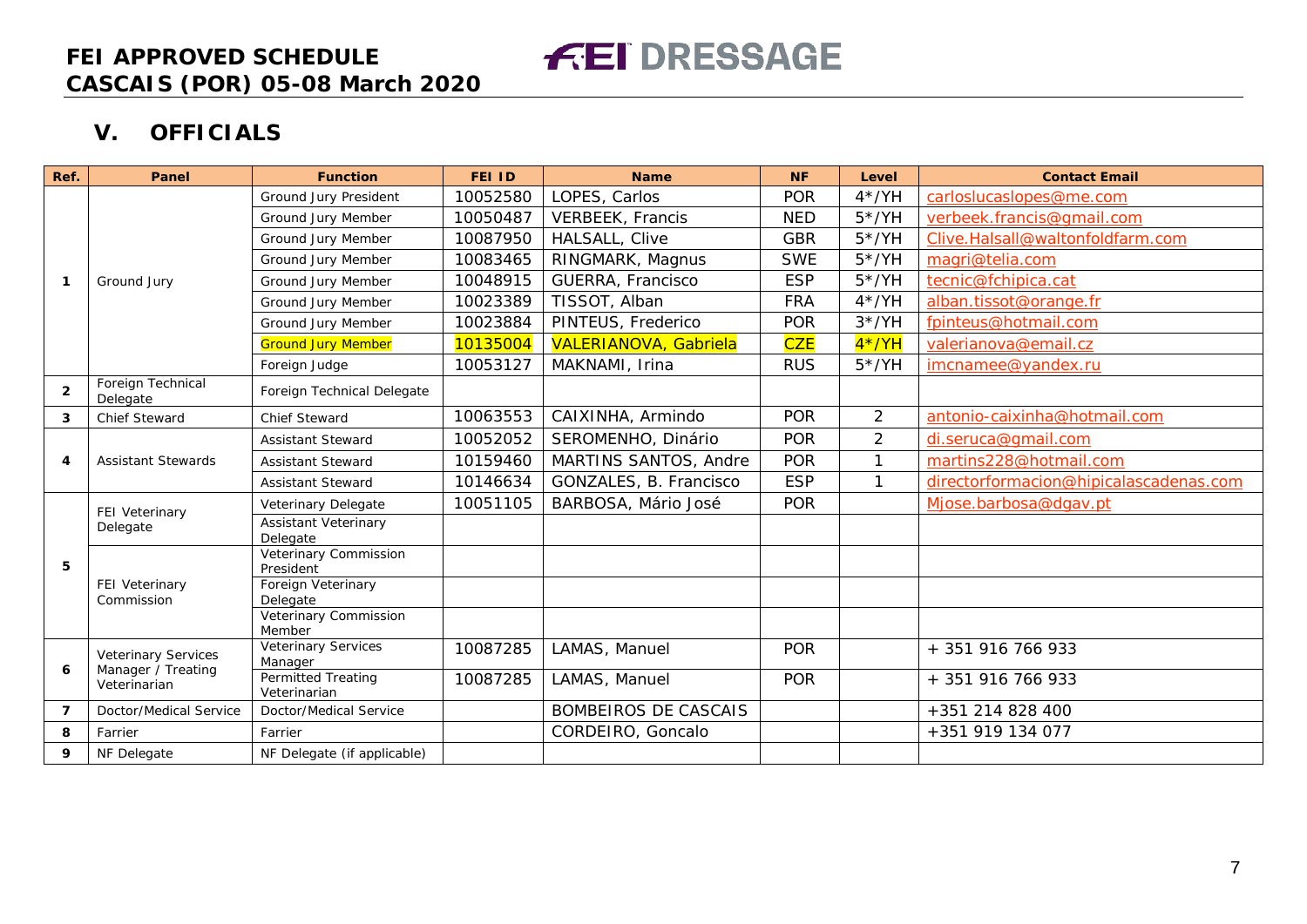### <span id="page-7-0"></span>**VI. INVITATIONS**

| Number of NFs invited:        | <b>ALL</b> |
|-------------------------------|------------|
| State which NFs are invited:  | N/A        |
| Reserve NFs:                  | N/A        |
| Total Number of athletes:     | 60         |
| Number of home athletes:      | 25         |
| Number of athletes per NF:    | Max. 8     |
| Number of horses per athlete: | Max. $2$   |
|                               |            |

Athletes are invited by the Organiser through their NF.

One (1) groom per athlete.

The OC reserves the right to invite athletes (through their respective NF) in the limit of available entries and to limit the entries in order to judge 40 horses per day and per judge.

The OC reserves the right to increase or reduce the number of riders by NF and / or horses by rider in the case where nominative entries would be deficient or too numerous or according to the definitive entries. Any such changes will be immediately notified to all competitors, officials, NFs and FEI.

### <span id="page-7-1"></span>**VII. ENTRIES**

- You must use the FEI Entry System for all categories of this Event: [https://entry.fei.org](https://entry.fei.org/)
- You will find additional documentation on: [https://inside.fei.org/fei/your-role/nfs/entry-system-dressage](http://inside.fei.org/your-role/nfs/entry-system-dressage)
- All Athletes and Horses participating in any International Competition must be registered with the FEI.
- Athletes and/or Horses present at the Event without having been entered through the FEI's Online Entry System will automatically be disqualified unless compelling circumstances warrant otherwise.

#### <span id="page-7-2"></span>**1.ENTRY DATES AND FEES:**

#### **Deadlines for entries**

Definite Entries: 21/02/2020

Last date for substitutions: 02/03/2020

Entries have to be in accordance with art 423 of the Dressage Rules and art 116 of the General Regulations.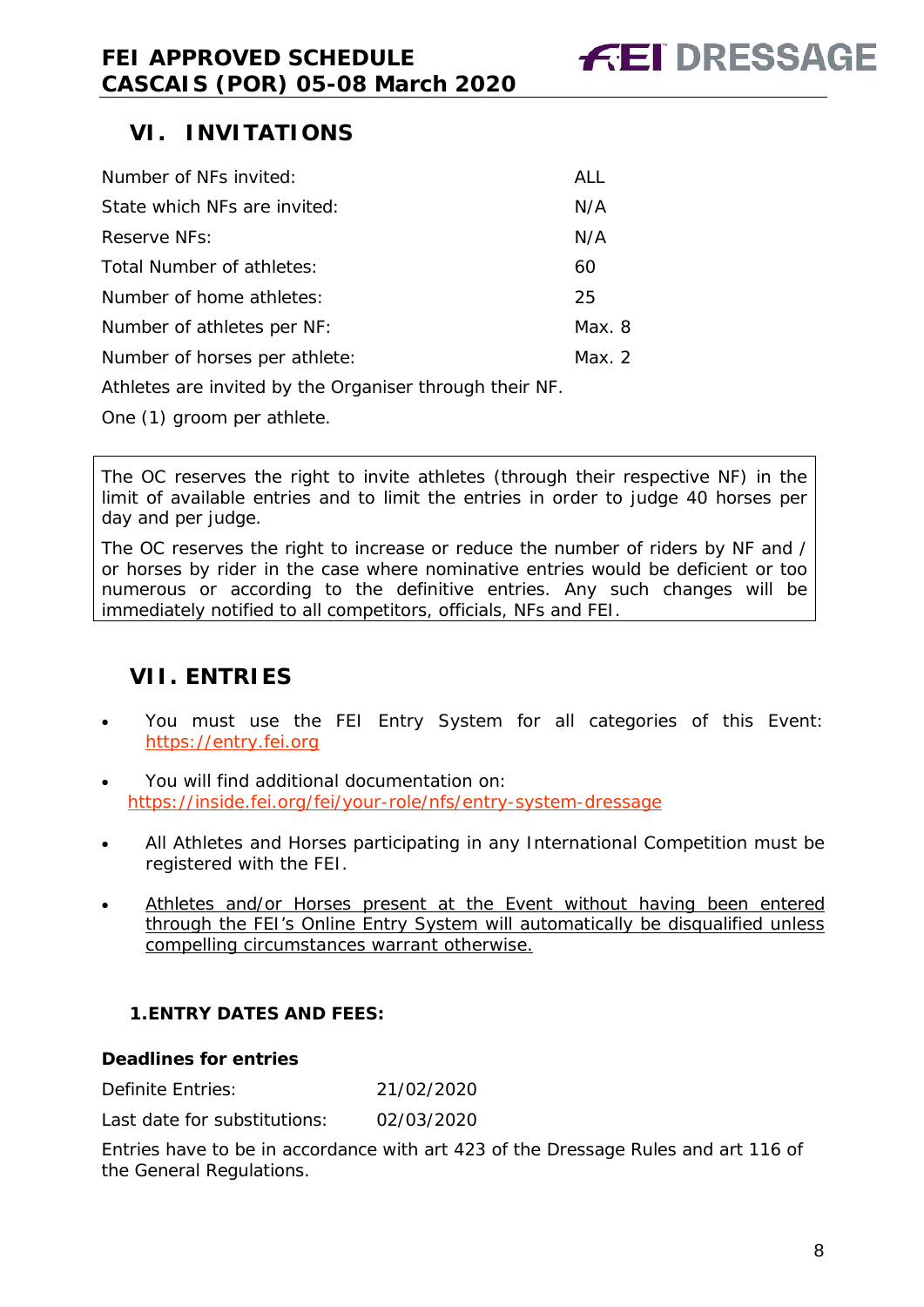

| <b>Entry fee per horse:</b>               |                              |  |
|-------------------------------------------|------------------------------|--|
| CDICH / CDIP                              | $\in$ 340 (VAT not included) |  |
| CDIJ / CDIY / CDIYH                       | $\in$ 385 (VAT not included) |  |
| CDIU25 / CDI $3*$                         | $\in$ 405 (VAT not Included) |  |
| Stabling fee per horse (if any): included |                              |  |
| Starting fee per horse (if any): n/a      |                              |  |
| <b>VAT: 23%</b>                           |                              |  |
| Total fee per horse:                      |                              |  |
| CDICH $\angle$ CDIP                       | € 418,02                     |  |
| CDIJ / CDIY / CDIYH                       | €473,55                      |  |
| CDIU25 / CDI3*                            | € 498,15                     |  |
|                                           |                              |  |

Entries fees have to be paid until the definite entries date: 21/02/2020 by bank transfer to:

**IBAN PT50 0010 0000 4521 5320 0012 9**

Swift : **BBPIPTPL**

Account holder name: **Centro Hipico da Costa do Estoril, Lda**

The evidence of payment shall be sent to: [geral@centrohipicocostaestoril.com](mailto:geral@centrohipicocostaestoril.com)

#### <span id="page-8-0"></span>**2.NO-SHOWS/LATE WITHDRAWALS:**

**NB:** In the case of withdrawals after the date of definite entries or no-shows the athlete or the respective NF will be held liable to reimburse the Organiser for the actual financial loss incurred by the Organiser (i.e. stabling and hotel expenses) as a result of the late withdrawal or no-show.

Amount charged: € 300

#### <span id="page-8-1"></span>**3.ADDITIONAL FEES/CHARGES BY ORGANISING COMMITTEE:**

All other fees must be listed hereunder with the details of the amounts to be charged and approved by the FEI. Only fees approved by the FEI and listed in the approved Schedule can be charged by the Organiser.

EADCMP Fee:

Included in compulsory entry fee  $\square$  Not included in compulsory entry fee  $\square$ 

Lower Level Events (CIMs) CHF 18 per horse per event (For definition of CIMs see Appendix E of the FEI General Regulations) Higher Level Events CHF 25 per horse per event (All other events not defined as CIM)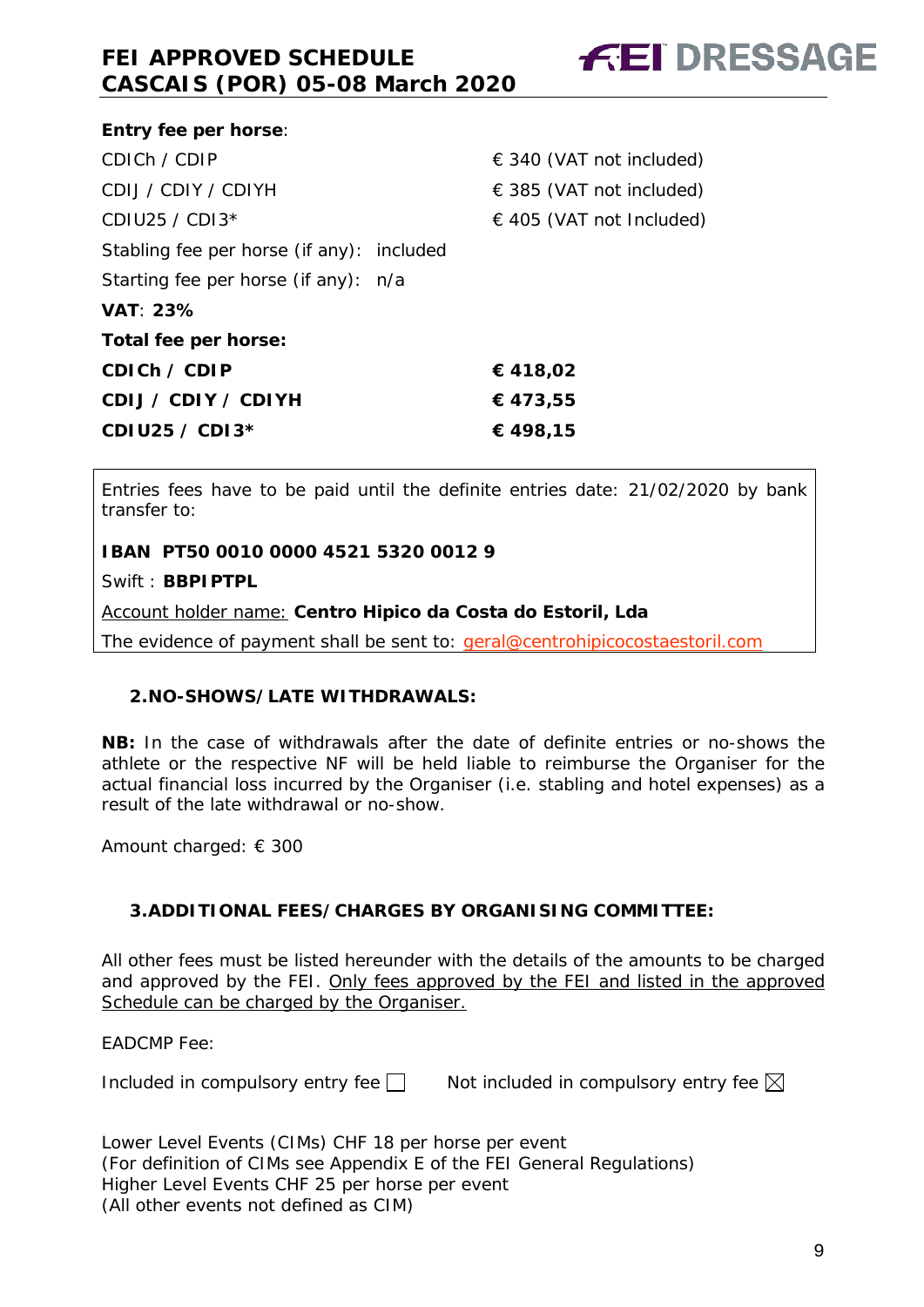| $\epsilon$ 80 (Athletes have to opt out if not needed) |
|--------------------------------------------------------|
| $\epsilon$ 20 per box                                  |
| € 12 per bale                                          |
| $\epsilon$ 10 per bale                                 |
| € 15 per bag                                           |
| € 150                                                  |
| € 40                                                   |
| € 250                                                  |
| 5%                                                     |
|                                                        |

#### **All aforementioned amounts are without VAT (VAT to be included at the mandatory rate of 23%)**

VAT Number of the Organiser: PT 501322299

\* Tack boxes are limited and have to be ordered in advance. They will be made available on a first come first serve basis.

#### <span id="page-9-0"></span>**4. DEGREE OF DIFFICULTY – FLOORPLAN GRAND PRIX FREESTYLE**

 $\Box$  DoD will be used.  $\boxtimes$  DoD will not be used.  $\Box$  Not Applicable.

Athletes are required to login using their own credentials on to [http://dressagefreestyle.fei.org](http://dressagefreestyle.fei.org/) to create or assign their Grand Prix Freestyle floorplan at the latest 2 hours prior to:

the horse inspection.

 $\Box$  the draw of the Grand Prix.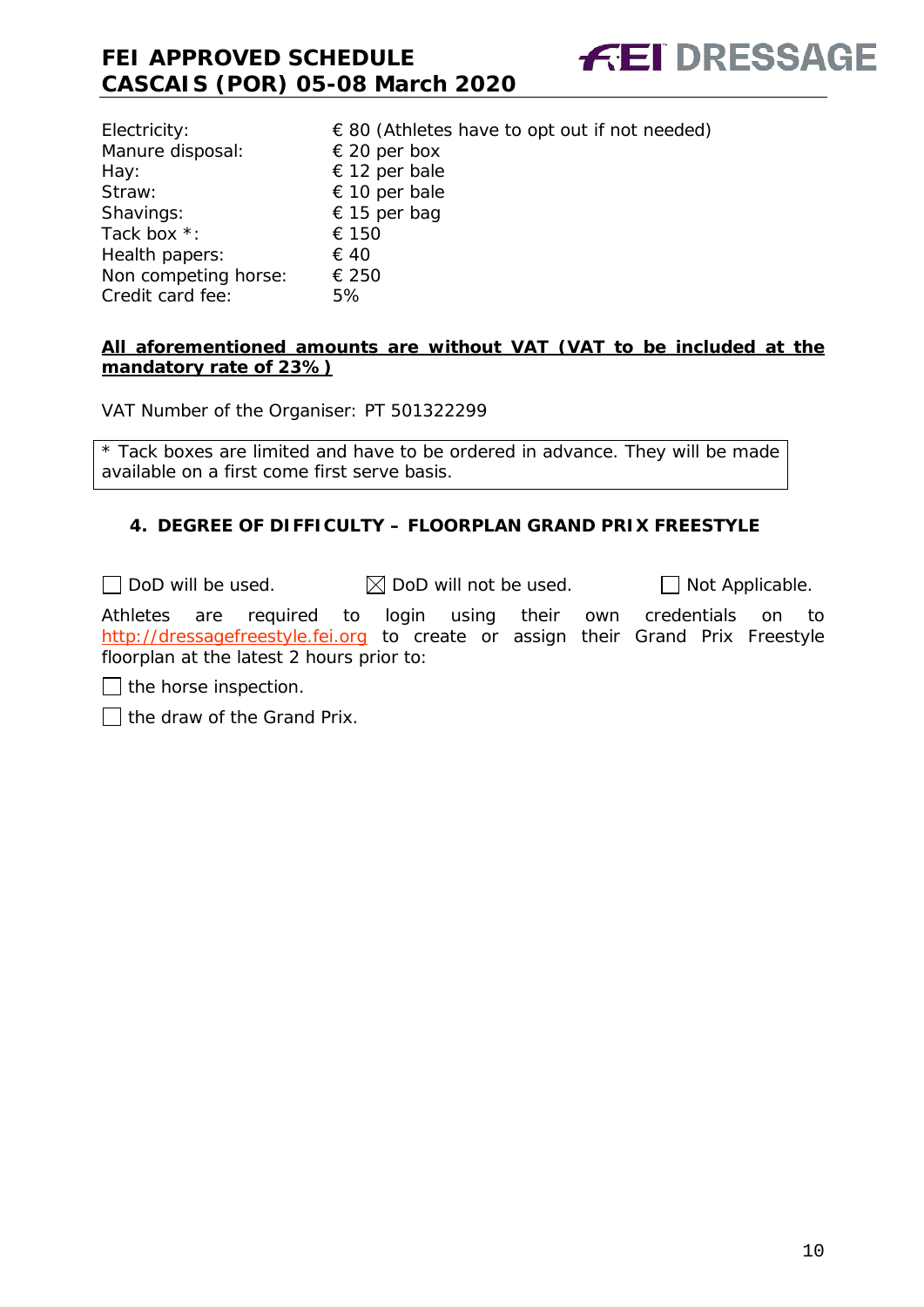### <span id="page-10-0"></span>**VIII. TIMETABLE**

#### **Competitions must not start before 08:00 and must not finish after 23:00 unless prior approval is granted by the FEI.**

**The current edition of Dressage Tests at the date of the show will be used and all tests must be ridden from memory.** <https://inside.fei.org/fei/your-role/organisers/dressage/tests>

|                                                                                         | Day                   | Date     | <b>Time</b>     |
|-----------------------------------------------------------------------------------------|-----------------------|----------|-----------------|
| • Opening of stables                                                                    | Wednesday             | 04 March | 10:00           |
| • Horse Inspection                                                                      | Thursday              | 05 March | 14:30           |
|                                                                                         | Wednesday<br>04 March |          | $12:00 - 18:00$ |
| • Familiarization                                                                       | Thursday              | 05 March | $08:30 - 13:00$ |
| Not later than one (1) hour after the horse<br>• Declaration of Starters<br>inspection. |                       |          |                 |
| $\bullet$ Draw:                                                                         |                       |          |                 |
| All competitions                                                                        | Thursday              | 05 March | 17:00           |

| <b>Competitions CDIP:</b>       | Day      | Date     | <b>Time</b> | <b>Prize Money</b> |
|---------------------------------|----------|----------|-------------|--------------------|
| Competition 4 Team test Ponies  | Friday   | 06 March | Not before  | N/A                |
|                                 |          |          | 8:00        |                    |
| Competition 15 Individual test  | Saturday | 07 March | Not before  | N/A                |
| Ponies                          |          |          | 08:00       |                    |
| Competition 24 Ponies Freestyle | Sunday   | 08 March | Not before  | N/A                |
|                                 |          |          | 08:00       |                    |
| <b>Total Prize Money</b>        |          |          |             | N/A                |
| <b>Prizes in Kind</b>           |          |          |             | Trophies/rosettes  |

| <b>Competitions CDICh:</b>          | Day      | Date     | <b>Time</b> | <b>Prize Money</b> |
|-------------------------------------|----------|----------|-------------|--------------------|
| Competition 5 Preliminary A test Ch | Friday   | 06 March | Not before  | N/A                |
|                                     |          |          | 08:00       |                    |
| Competition 16 Team test Children   | Saturday | 07 March | Not before  | N/A                |
|                                     |          |          | 08:00       |                    |
| Competition 25 Individual test      | Sunday   | 08 March | Not before  | N/A                |
| Children                            |          |          | 08:00       |                    |
| <b>Total Prize Money</b>            |          |          |             | N/A                |
| <b>Prizes in Kind</b>               |          |          |             | Trophies/rosettes  |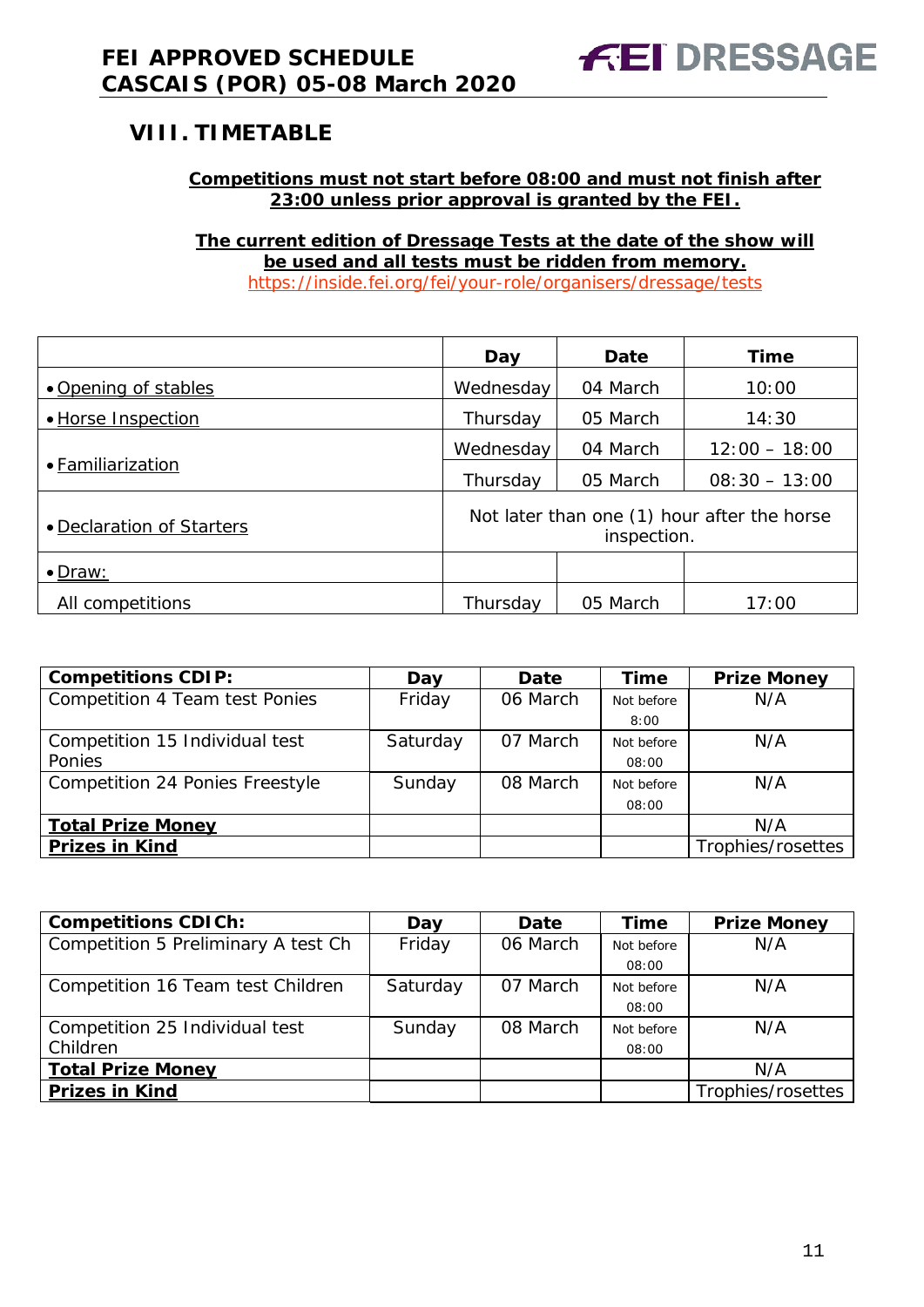

| <b>Competitions CDIJ:</b>        | Day      | Date     | <b>Time</b> | <b>Prize Money</b> |
|----------------------------------|----------|----------|-------------|--------------------|
| Competition 6 Team test Juniors  | Friday   | 06 March | Not before  | N/A                |
|                                  |          |          | 08:00       |                    |
| Competition 17 Individual test   | Saturday | 07 March | Not before  | N/A                |
| <b>Juniors</b>                   |          |          | 08:00       |                    |
| Competition 26 Juniors Freestyle | Sunday   | 08 March | Not before  | N/A                |
|                                  |          |          | 08:00       |                    |
| <b>Total Prize Money</b>         |          |          |             | N/A                |
| <b>Prizes in Kind</b>            |          |          |             | Trophies/rosettes/ |
|                                  |          |          |             | saddlery           |

| <b>Competitions CDIY:</b>      | Day      | Date     | <b>Time</b> | <b>Prize Money</b> |
|--------------------------------|----------|----------|-------------|--------------------|
| Competition 7 Team test Young  | Friday   | 06 March | Not before  | N/A                |
| <b>Riders</b>                  |          |          | 08:00       |                    |
| Competition 18 Individual test | Saturday | 07 March | Not before  | N/A                |
| <b>Young Riders</b>            |          |          | 08:00       |                    |
| Competition 27 Young Riders    | Sunday   | 08 March | Not before  | N/A                |
| Freestyle                      |          |          | 08:00       |                    |
| <b>Total Prize Money</b>       |          |          |             | N/A                |
| <b>Prizes in Kind</b>          |          |          |             | Trophies/rosettes  |

| <b>Competitions CDIU25:</b>         | Day      | <b>Date</b> | Time       | <b>Prize Money</b> |
|-------------------------------------|----------|-------------|------------|--------------------|
| Competition 8 Intermediate II       | Friday   | 06 March    | Not before | 400 €              |
|                                     |          |             | 08:00      |                    |
| Competition 19 Grand Prix 16-25     | Saturday | 07 March    | Not before | 400 €              |
|                                     |          |             | 08:00      |                    |
| Competition 29 Grand Prix Freestyle | Sunday   | 08 March    | Not before | 400 €              |
|                                     |          |             | 08:00      |                    |
| <b>Total Prize Money</b>            |          |             |            | 1200 €             |
| <b>Prizes in Kind</b>               |          |             |            | Trophies/rosettes  |

| <b>Competitions CDIYH:</b>    | Day      | Date     | Time       | <b>Prize Money</b> |
|-------------------------------|----------|----------|------------|--------------------|
| Competition 1 5YO Preliminary | Friday   | 06 March | Not before | N/A                |
|                               |          |          | 08:00      |                    |
| Competition 12 5YO Final      | Saturday | 07 March | Not before | N/A                |
|                               |          |          | 08:00      |                    |
| Competition 2 6YO Preliminary | Friday   | 06 March | Not before | N/A                |
|                               |          |          | 08:00      |                    |
| Competition 13 6YO Final      | Saturday | 07 March | Not before | N/A                |
|                               |          |          | 08:00      |                    |
| Competition 3 7YO Preliminary | Friday   | 06 March | Not before | N/A                |
|                               |          |          | 08:00      |                    |
| Competition 14 7YO Final      | Saturday | 07 March | Not before | N/A                |
|                               |          |          | 08:00      |                    |
| <b>Total Prize Money</b>      |          |          |            | N/A                |
| <b>Prizes in Kind</b>         |          |          |            | Trophies/rosettes  |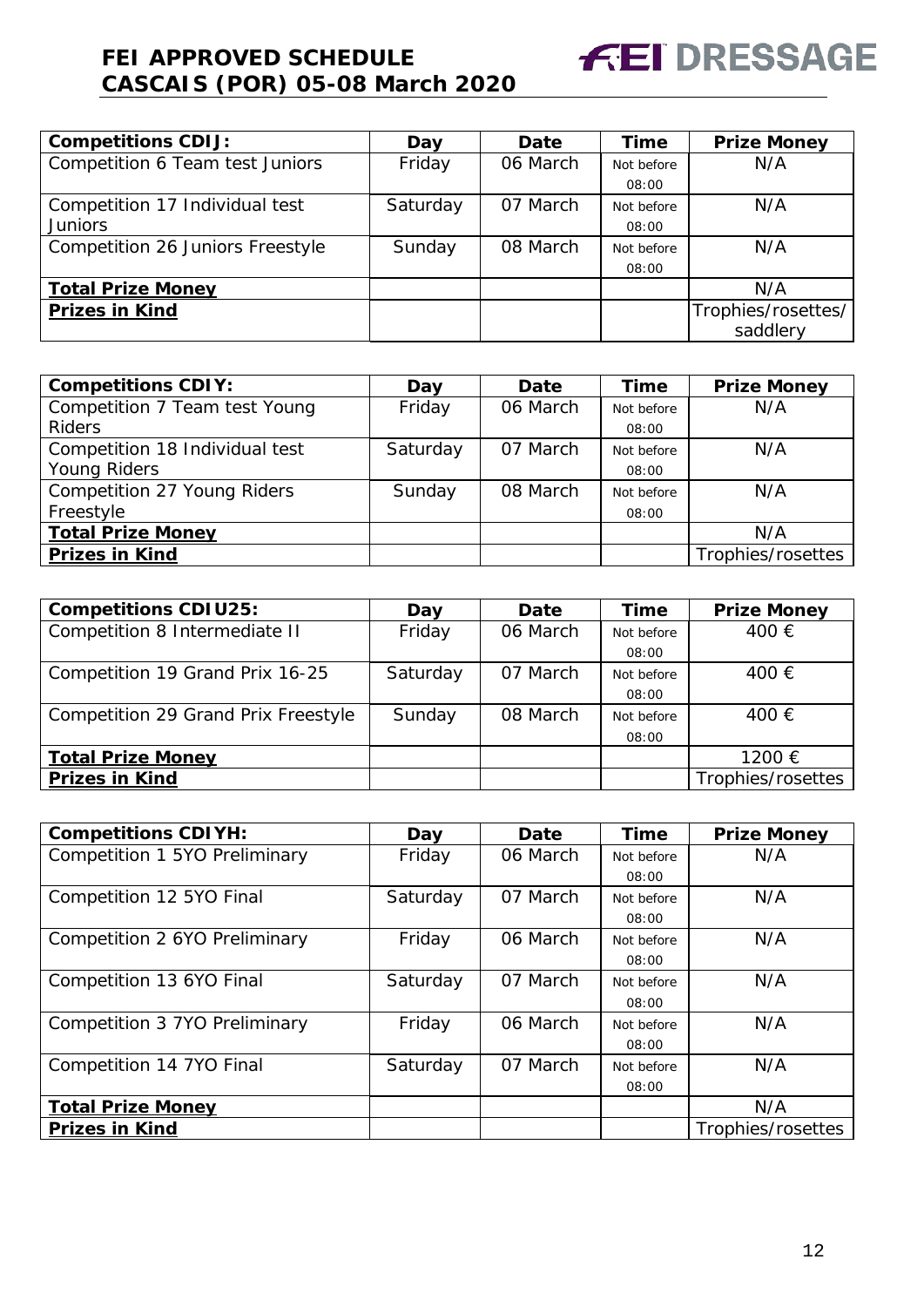| <b>Competitions CDI3*:</b>           | Day      | Date     | <b>Time</b> | <b>Prize Money</b> |
|--------------------------------------|----------|----------|-------------|--------------------|
| <b>Competition 9 Prix St Georges</b> | Friday   | 06 March | Not before  | N/A                |
|                                      |          |          | 08:00       |                    |
| Competition 20 Intermediate I        | Saturday | 07 March | Not before  | N/A                |
|                                      |          |          | 08:00       |                    |
| Competition 28 Intermediate I        | Sunday   | 08 March | Not before  | N/A                |
| Freestyle                            |          |          | 08:00       |                    |
| Competition 10 Intermediate A        | Friday   | 06 March | Not before  | 500 €              |
|                                      |          |          | 08:00       |                    |
| Competition 21 Intermediate B        | Saturday | 07 March | Not before  | 500€               |
|                                      |          |          | 08:00       |                    |
| Competition 11 Grand Prix            | Friday   | 06 March | Not before  | 1000 €             |
|                                      |          |          | 08:00       |                    |
| Competition 22 Grand Prix Special    | Saturday | 07 March | Not before  | 1200 €             |
|                                      |          |          | 08:00       |                    |
| Competition 23 Grand Prix Freestyle  | Saturday | 07 March | Not before  | 1200 €             |
|                                      |          |          | 08:00       |                    |
| <b>Total Prize Money</b>             |          |          |             | 4400 €             |
| <b>Prizes in Kind</b>                |          |          |             | Trophies/rosettes  |

#### **GENERAL CLASSIFICATION AT THE END OF THE COMPETITIONS:**

| Leading athlete award - | N/A |
|-------------------------|-----|
| Best foreign athlete -  | N/A |
| Best home athlete -     | N/A |
| Team awards –           | N/A |

**FEI DRESSAGE**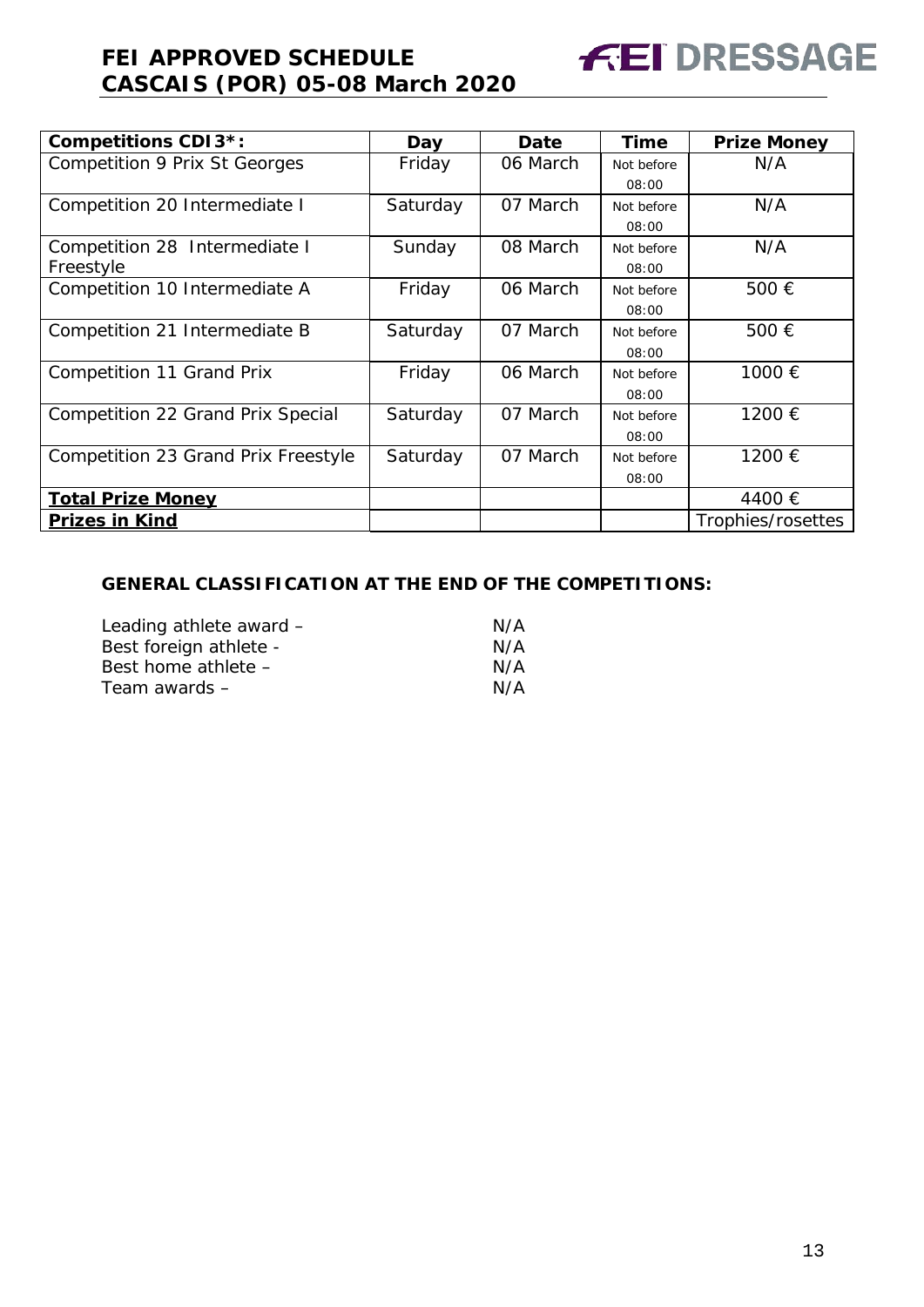

### <span id="page-13-0"></span>**IX. COMPETITIONS DETAIL**

#### **FIRST DAY: Friday DATE: 06/03/2020**

#### **COMPETITION No 1 5 YEARS OLD PRELIMINARY**

Test: FEI PRELIMINARY TEST for 5-year old horses

Number of horses per athlete: 2 Open to: All entries of this test Draw/Art: Ordinary draw Art. 425.2 Prize money: None

\* \* \* \* \* \* \* \* \* \* \*

#### **COMPETITION No 2 6 YEARS OLD PRELIMINARY**

Test: FEI PRELIMINARY TEST for 6-year old horses Number of horses per athlete: 2 Open to: All entries of this test Draw/Art: Ordinary draw Art. 425.2 Prize money: None

\* \* \* \* \* \* \* \* \* \* \*

#### **COMPETITION No 3 7 YEARS OLD PRELIMINARY**

Test: FEI PRELIMINARY TEST for 7-year old horses Number of horses per athlete: 2 Open to: All entries of this test Draw/Art: Ordinary draw Art. 425.2 Prize money: None

\* \* \* \* \* \* \* \* \* \* \*

#### **COMPETITION No 4**

#### **CDI PONIES**

Test: FEI Pony Team Competition Number of horses per athlete: 2 Open to: All entries of this test Draw/Art: Ordinary draw Art. 425.2 Prize money: None

\* \* \* \* \* \* \* \* \* \* \*

#### **COMPETITION No 5 CDI CHILDREN**

Test: FEI Children Preliminary A Competition Number of horses per athlete: 2 Open to: All entries of this test Draw/Art: Ordinary draw Art. 425.2 Prize money: None

\* \* \* \* \* \* \* \* \* \* \*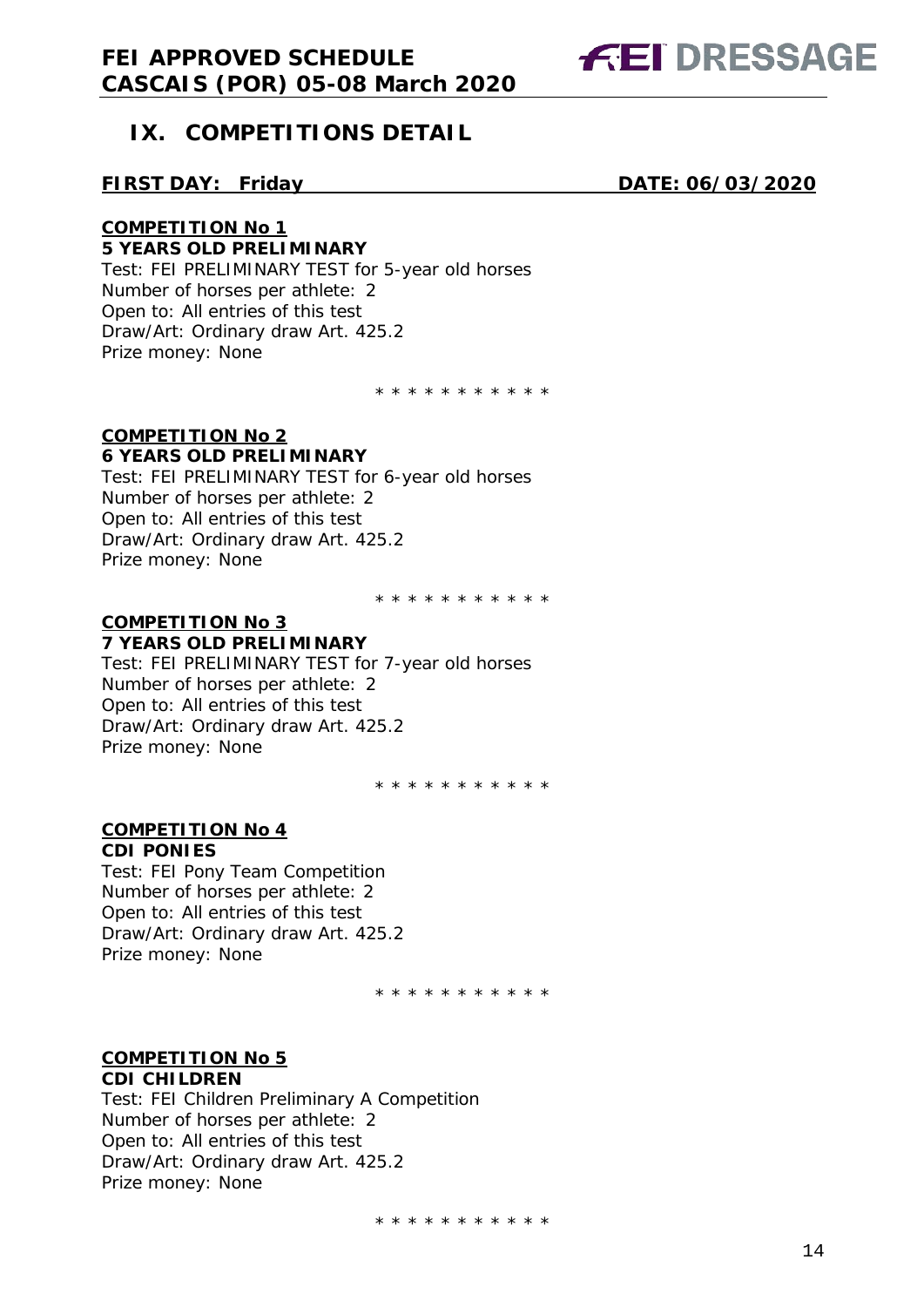# **FEI DRESSAGE**

#### **COMPETITION No 6 CDI JUNIORS**

Test: FEI Junior Team Competition Number of horses per athlete: 2 Open to: All entries of this test Draw/Art: Ordinary draw Art. 425.2 Prize money: None

\* \* \* \* \* \* \* \* \* \* \*

#### **COMPETITION No 7 CDI YOUNG RIDERS**

Test: FEI Young Rider Team Competition Number of horses per athlete: 2 Open to: All entries of this test Draw/Art: Ordinary draw Art. 425.2 Prize money: None

\* \* \* \* \* \* \* \* \* \* \*

#### **COMPETITION No 8 CDI U25 INTERMEDIATE II**

Test: FEI Intermediate II Number of horses per athlete: 2 Open to: All entries of this test Draw/Art: Ordinary draw Art. 425.2 Prize money: 400 Breakdown: 130/100/75/55/40

\* \* \* \* \* \* \* \* \* \* \*

#### **COMPETITION No 9 PRIX St-GEORGES**

Test: FEI Prix St-Georges Number of horses per athlete: 2 Open to: All entries of this test Draw/Art: Ordinary draw Art. 425.2 Prize money: None

\* \* \* \* \* \* \* \* \* \* \*

#### **COMPETITION No 10 INTERMEDIATE A**

Test: FEI Intermediate A Number of horses per athlete: 2 Open to: All entries of this test Draw/Art: Ordinary draw Art. 425.2 Prize money: 500 Breakdown: 165/135/105/55/40

\* \* \* \* \* \* \* \* \* \* \*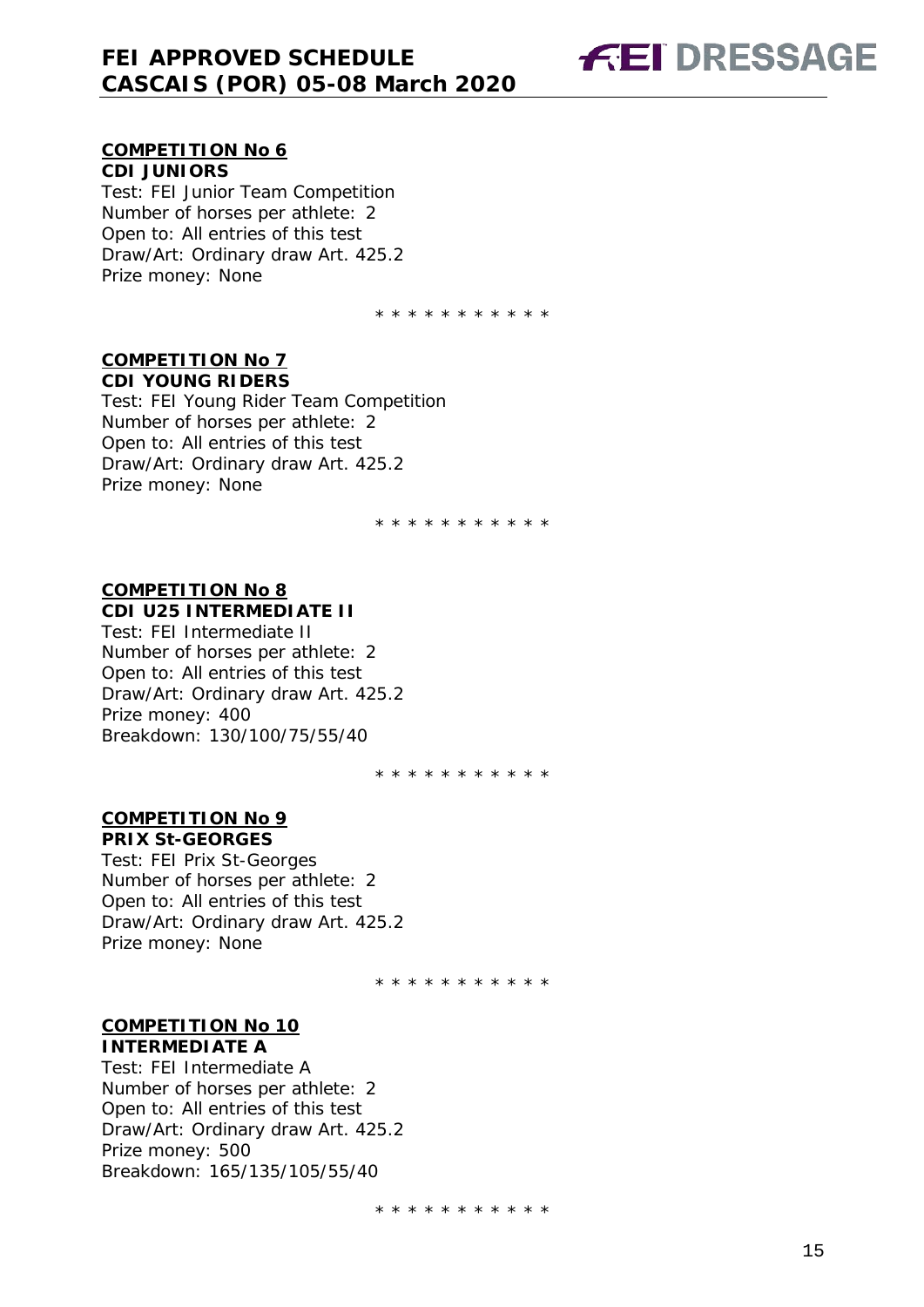

#### **COMPETITION No 11 GRAND PRIX**

Test: FEI Grand Prix Number of horses per athlete: 2 Opting: All athletes must opt before the date of definite entries if they wish to qualify for the Grand Prix Special or Grand Prix Freestyle. Open to: All entries of this test Draw/Art: Ordinary draw Art. 425.2.1.a Prize money: 1000 Breakdown: 330/260/200/120/90

\* \* \* \* \* \* \* \* \* \* \*

#### **SECOND DAY: Saturday DATE: 07/03/2020**

#### **COMPETITION No 12 5 YEARS OLD FINAL**

Test: FEI FINAL TEST for 5-year old horses Number of horses per athlete: 2 Open to: All entries of this test Draw/Art: Ordinary draw Art. 425.2 Prize money: None

\* \* \* \* \* \* \* \* \* \* \*

### **COMPETITION No 13**

#### **6 YEARS OLD FINAL**

Test: FEI FINAL TEST for 6-year old horses Number of horses per athlete: 2 Open to: All entries of this test Draw/Art: Ordinary draw Art. 425.2 Prize money: None

\* \* \* \* \* \* \* \* \* \* \*

#### **COMPETITION No 14 7 YEARS OLD FINAL**

Test: FEI FINAL TEST for 7-year old horses Number of horses per athlete: 2 Open to: All entries of this test Draw/Art: Ordinary draw Art. 425.2 Prize money: None

\* \* \* \* \* \* \* \* \* \* \*

#### **COMPETITION No 15 CDI PONIES**

Test: FEI Pony Individual Competition Number of horses per athlete: 2 Open to: All entries of this test Draw/Art: Ordinary draw Art. 425.2 Prize money: None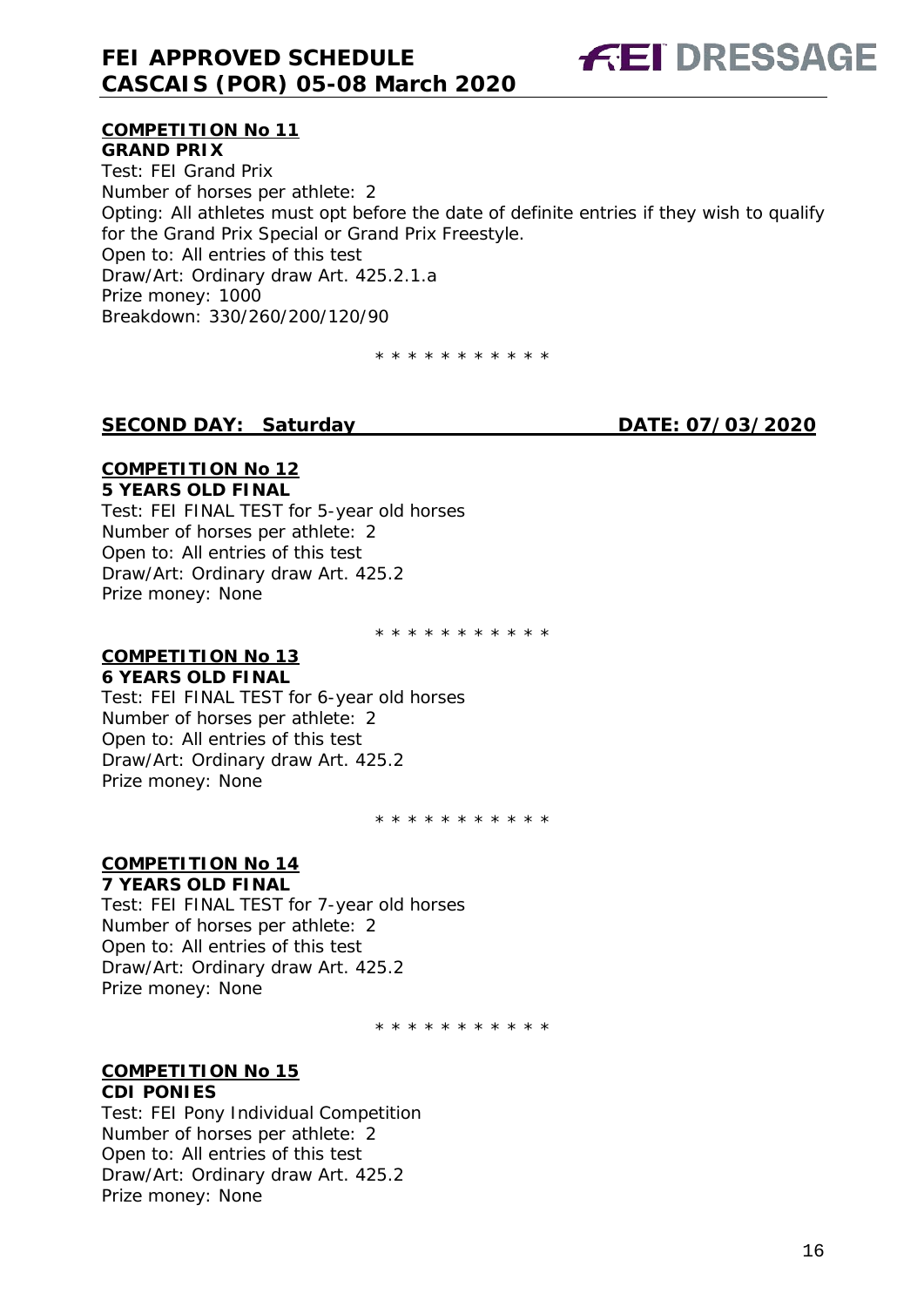\* \* \* \* \* \* \* \* \* \* \*

#### **COMPETITION No 16 CDI CHILDREN**

Test: FEI Children Team Competition Number of horses per athlete: 2 Open to: All entries of this test Draw/Art: Ordinary draw Art. 425.2 Prize money: None

\* \* \* \* \* \* \* \* \* \* \*

#### **COMPETITION No 17**

**CDI JUNIORS** Test: FEI Junior Individual Competition Number of horses per athlete: 2 Open to: All entries of this test Draw/Art: Ordinary draw Art. 425.2 Prize money: None

\* \* \* \* \* \* \* \* \* \* \*

#### **COMPETITION No 18 CDI YOUNG RIDERS**

Test: FEI Young Rider Individual Competition Number of horses per athlete: 2 Open to: All entries of this test Draw/Art: Ordinary draw Art. 425.2 Prize money: None

\* \* \* \* \* \* \* \* \* \* \*

#### **COMPETITION No 19 CDIU25 GRAND PRIX 16-25**

Test: FEI Grand Prix 16-25 Number of horses per athlete: 2 Open to: All entries of this test Draw/Art: Ordinary draw Art. 425.2.1.a Prize money: 400 Breakdown: 130/100/75/55/40

\* \* \* \* \* \* \* \* \* \* \*

#### **COMPETITION No 20 INTERMEDIATE I**

Test: FEI Intermediate I Number of horses per athlete: 2 Open to: All entries of this test Draw/Art: Ordinary draw Art. 425.2 Prize money: None

\* \* \* \* \* \* \* \* \* \* \*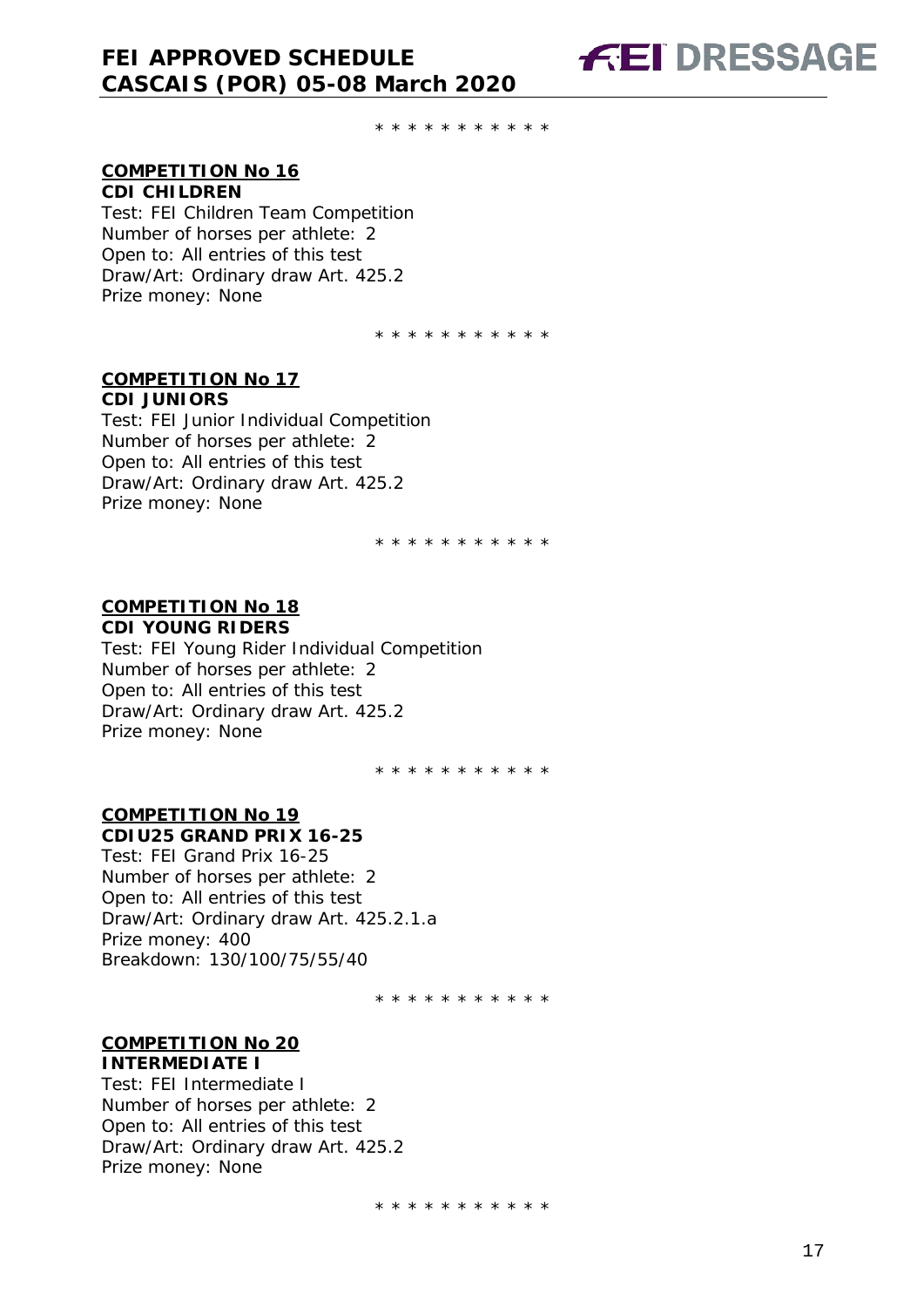

#### **COMPETITION No 21 INTERMEDIATE B**

Test: FEI Intermediate B Number of horses per athlete: 2 Open to: All entries of this test Draw/Art: Ordinary draw Art. 425.2 Prize money: 500 Breakdown: 165/135/105/55/40

\* \* \* \* \* \* \* \* \* \* \*

#### **COMPETITION No 22 GRAND PRIX SPECIAL**

Test: FEI Grand Prix Special Number of horses per athlete: 1 Open to and compulsory for the 15 best combinations in Grand Prix (Competition n<sup>o</sup> 11) who opted for the Grand Prix Special. Draw/Art: Ordinary draw Art. 425.4 Prize money: 1200 Breakdown: 330/260/200/120/90

\* \* \* \* \* \* \* \* \* \* \*

#### **COMPETITION No 23 GRAND PRIX FREESTYLE**

Test: FEI Grand Prix Freestyle to Music Number of horses per athlete: 1 Open to and compulsory for the 15 best combinations in Grand Prix (Competition n<sup>o</sup> 11) who opted for the Grand Prix Freestyle. Draw/Art: Art. 425.5 Prize money: 1200 Breakdown: 330/260/200/120/90

#### **THIRD DAY: Sunday DATE: 08/03/2020**

#### **COMPETITION No 24**

#### **CDI PONIES**

Test: FEI Pony Riders Freestyle Test Number of horses per athlete: 1 Open to and compulsory for the best 18 rider/horse combinations in Individual Test (Competition Nº 15). Draw/Art: Art. 425.5. Prize money: none

\* \* \* \* \* \* \* \* \* \*

#### **COMPETITION No 25 CDI CHILDREN**

Test: FEI Children Individual Competition Number of horses per athlete: 1 Open to and compulsory for the best 18 rider/horse combinations in Team Test (Competition Nº 16). Draw/Art: Art. 425.8 Prize money: none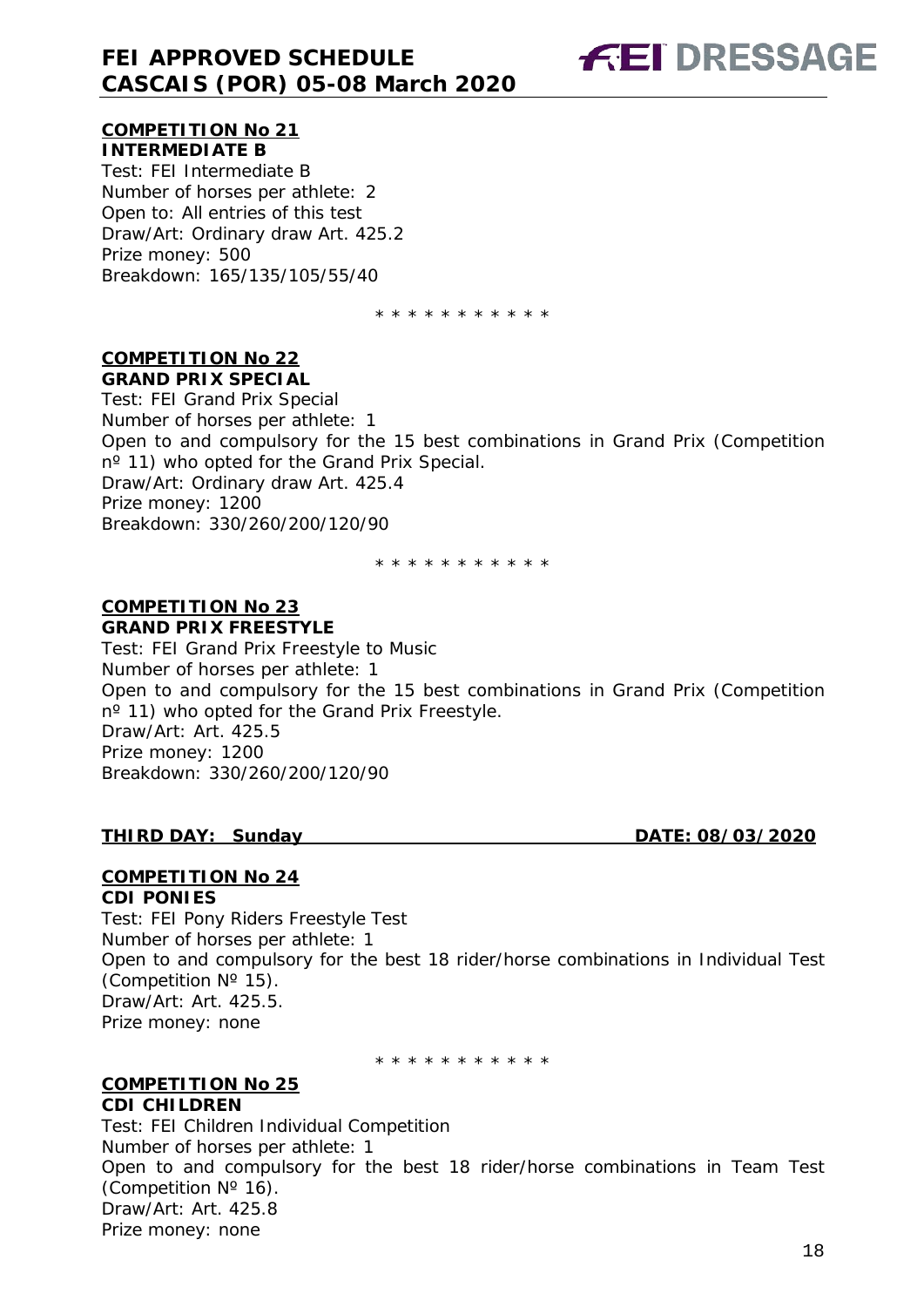\* \* \* \* \* \* \* \* \* \* \*

#### **COMPETITION No 26**

**CDI JUNIORS** Test: FEI Junior Freestyle Test Number of horses per athlete: 1 Open to and compulsory for the best 18 rider/horse combinations in Individual Test (Competition Nº 17). Draw/Art: Art. 425.5 Prize money: none

\* \* \* \* \* \* \* \* \* \* \*

#### **COMPETITION No 27 CDI YOUNG RIDERS**

Test: FEI Young Rider Freestyle Test Number of horses per athlete: 1 Open to and compulsory for the best 18 rider/horse combinations in Individual Test (Competition Nº 18). Draw/Art: Art. 425.5 Prize money: none

\* \* \* \* \* \* \* \* \* \*

#### **COMPETITION No 28 INTERMEDIATE I FREESTYLE**

Test: FEI Intermediate I Freestyle Number of horses per athlete: 1 Open to and compulsory for the 10 best combinations from Intermediate I (Competition Nº 20) Draw/Art: Art. 425.5 Prize money: none

\* \* \* \* \* \* \* \* \* \* \*

#### **COMPETITION No 29**

#### **CDIU25 GRAND PRIX FREESTYLE**

Test: FEI Grand Prix Freestyle Number of horses per athlete: 1 Open to and compulsory for the 15 best combinations from the Grand Prix 16-25 (competition 19) Draw/Art: Ordinary draw. Art. 425.5 Prize money: 400 Breakdown: 130/100/75/55/40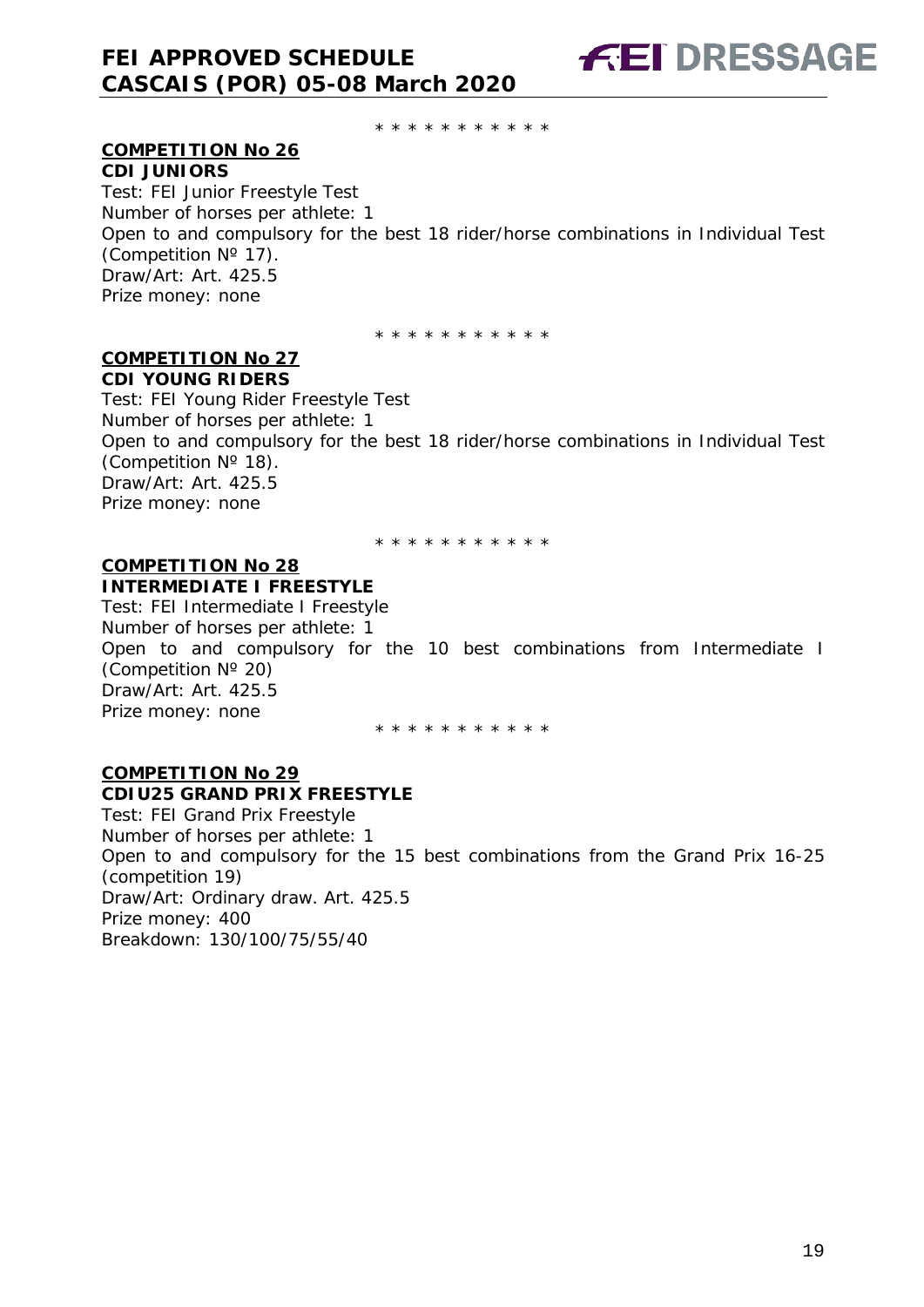**FEI DRESSAGE** 

### <span id="page-19-0"></span>**X. FACILITIES OFFERED**

#### <span id="page-19-1"></span>**1.ATHLETES**

#### **Accommodation.**

Hotel: Hotel Vila Galé Cascais

Address: Rua Frei Nicolau de Oliveira, 80, Parque da Gandarinha, 2750-641 Cascais

Telephone: + 351 21 482 6000

At the expense of: The Organiser  $\Box$  or the Athlete  $\boxtimes$ 

#### **Meals.**

At the expense of: The Organiser  $\square$  or the Athlete  $\boxtimes$ 

#### <span id="page-19-2"></span>**2.GROOMS**

#### **Accommodation.**

Requests for accommodation must be sent with entries.

At the expense of: The Organiser  $\Box$  or the Athlete  $\boxtimes$ 

#### **Meals.**

At the expense of: The Organiser  $\Box$  or the Athlete  $\boxtimes$ 

**N.B.** Organiser's must provide proper sanitary conditions. The showering facilities should be sufficient for both male and female grooms with hot and cold water. Shower facilities as well as restrooms should at all times be in a state of cleanliness.

### <span id="page-19-3"></span>**XI. LOGISTICAL/ADMINISTRATIVE/TECHNICAL INFORMATION**

#### <span id="page-19-4"></span>**1.DRAW**

Location of the draw: At the show office

#### <span id="page-19-5"></span>**2.COMPETITION ARENA(S)**

| Total dimensions: | 50 x 90 m (Competition arena - dimensions: 20 x 60 m) |
|-------------------|-------------------------------------------------------|
| Type of Footing:  | Ebb & Flow (Silica sand and geotextile)               |

#### <span id="page-19-6"></span>**3.PRACTICE ARENA(S)**

| Total dimensions: | 20 x 60 m (Competition arena - dimensions: 20 x 60 m) |
|-------------------|-------------------------------------------------------|
| Type of Footing:  | Ebb & Flow (Silica sand and geotextile)               |

#### <span id="page-19-7"></span>**4.STABLES**

Size of boxes:  $3 \text{ m} \times 3 \text{ m}$  (minimum  $3 \text{ m} \times 3 \text{ m} + 20 \% 3 \text{ m} \times 4 \text{ m}$ )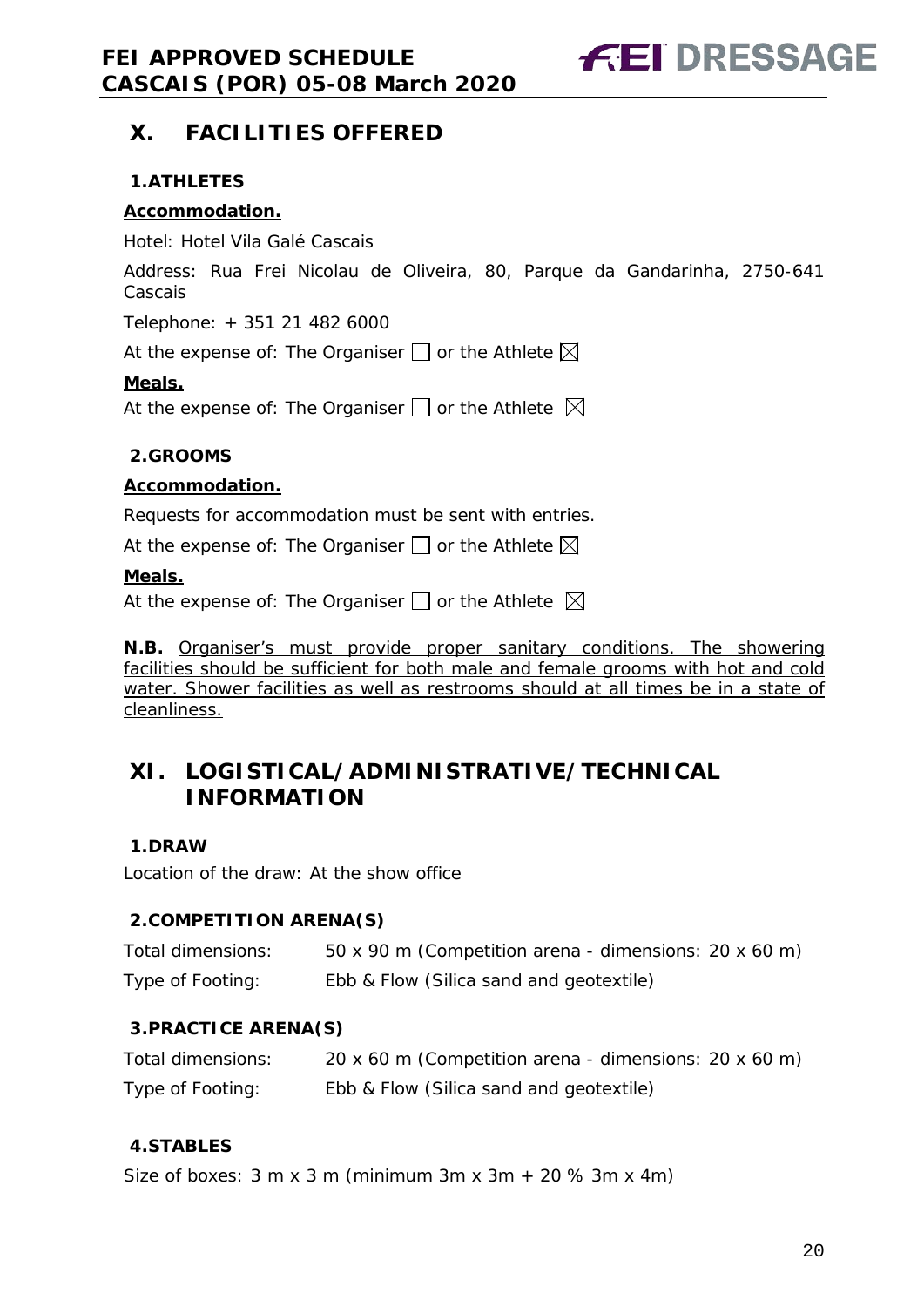**FEI DRESSAGE** 

Stables are closed from 21:00 to 06:30

#### <span id="page-20-0"></span>**5.PAPERLESS JUDGING**

Paperless Judging System: Yes  $\boxtimes$  No  $\Box$ 

Name Company / Contact person: GQHorses, Lda / Goncalo Queiroz

+351 960000863

Contact email: example and the set of the goncalo@gqhorses.pt

#### <span id="page-20-1"></span>**6.SCORING PROVIDER / TIMING PROVIDER**

Will you use a FEI Certified Service Provider to manage the scoring and timing at your Event?

(The list of certified Service Providers is available here: [https://inside.fei.org/fei/your-role/it-services/it-providers/list\)](https://inside.fei.org/fei/your-role/it-services/it-providers/list)

Yes  $\Box$ 

Name of Company:

FEI Certified Service Provider ID number:

Contact person at Event:

Name:

FEI ID number:

Contact email:

No  $\boxtimes$ 

Name of Company: GQHorses, Lda

Contact person at Event:

Name: Goncalo Queiroz

FEI ID number: 10034629

Contact email: goncalo@gqhorses.pt

The FEI may require to be provided with real time results data feed of your events according to FEI requirements; in this case you and your provider will be informed accordingly.

#### <span id="page-20-2"></span>**7.AVERAGE SCORE / OPEN SCORING**

Average Score and Open Scoring: Yes  $\boxtimes$  No  $\square$ 

#### <span id="page-20-3"></span>**8.OTHER TECHNOLOGY/SERVICE PROVIDER(S)**

Will you use other technology/service provider(s) at your Event?

Yes  $\Box$  No  $\boxtimes$ 

Name of Company: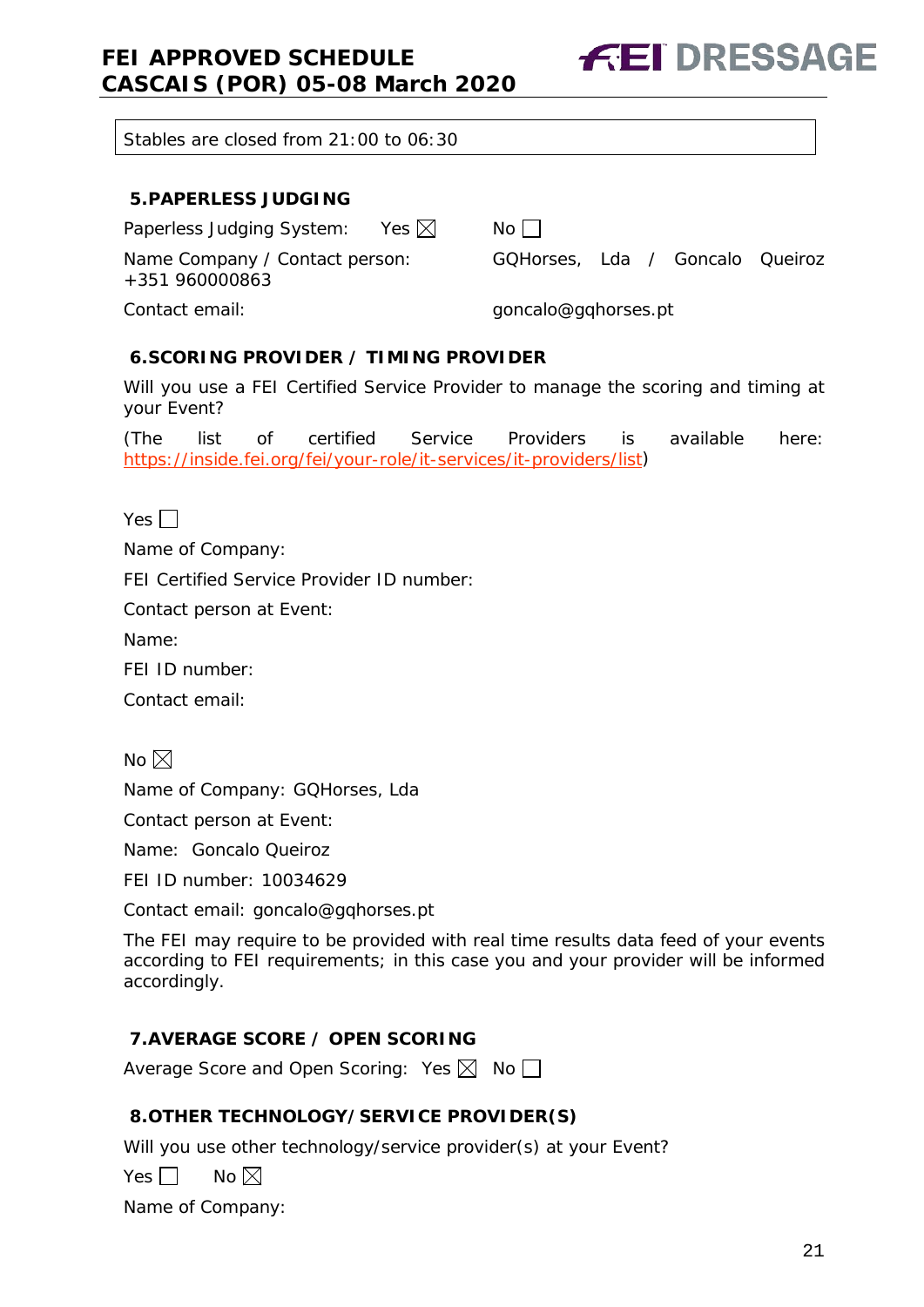Contact person:

Name:

FEI ID number (if applicable):

Contact email:

Activity/Function:

(i.e.: Accreditations, Stable Management, Camera system, Sensors, etc…)

#### <span id="page-21-0"></span>**9.PRIZE GIVING CEREMONY**

The number of athletes required to present themselves for the prize-giving ceremony of each competition is 3

#### <span id="page-21-1"></span>**10. ADVERTISING ON ATHLETES AND HORSES**

The athletes are authorised  $\boxtimes$  not authorised  $\Box$  to carry the logo of their personal sponsor. The Chief Steward will check that the advertising and publicity on athletes and horses complies with Article 135 of the General Regulations.

#### <span id="page-21-2"></span>**11. TICKETING**

Are you selling ticket for spectator to attend your event: Yes  $\Box$  No  $\boxtimes$ 

Name of your ticketing provider:

Web address to buy ticket:

#### <span id="page-21-3"></span>**12. BETTING**

Betting will be authorised by the Organiser. Yes  $\Box$  No  $\boxtimes$ 

#### <span id="page-21-4"></span>**13. TRANSPORT REIMBURSMENT HORSES / PONIES**

Transport expenses to be paid by:

The Organiser  $\Box$  at entries the Athlete  $\boxtimes$ 

#### <span id="page-21-5"></span>**14. WELCOME**

The time and date of arrival of athletes, horses and their means of transport must be given to the Organiser in order to facilitate them on arrival.

#### <span id="page-21-6"></span>**15. LOCAL TRANSPORTATION - ARRANGEMENTS FROM HOTEL TO SHOWGROUNDS**

Walking distance  $\Box$ 

Organiser Shuttle Service  $\Box$ 

Public Transport  $\boxtimes$  to be paid by the Organiser  $\Box$  or the Athlete  $\boxtimes$ 

If paid by Athlete approximate cost per round trip: 3

Taxi:  $\boxtimes$  to be paid by the Organiser  $\Box$  or the Athlete  $\boxtimes$ .

If paid by Athlete approximate cost per round trip: 20

Other: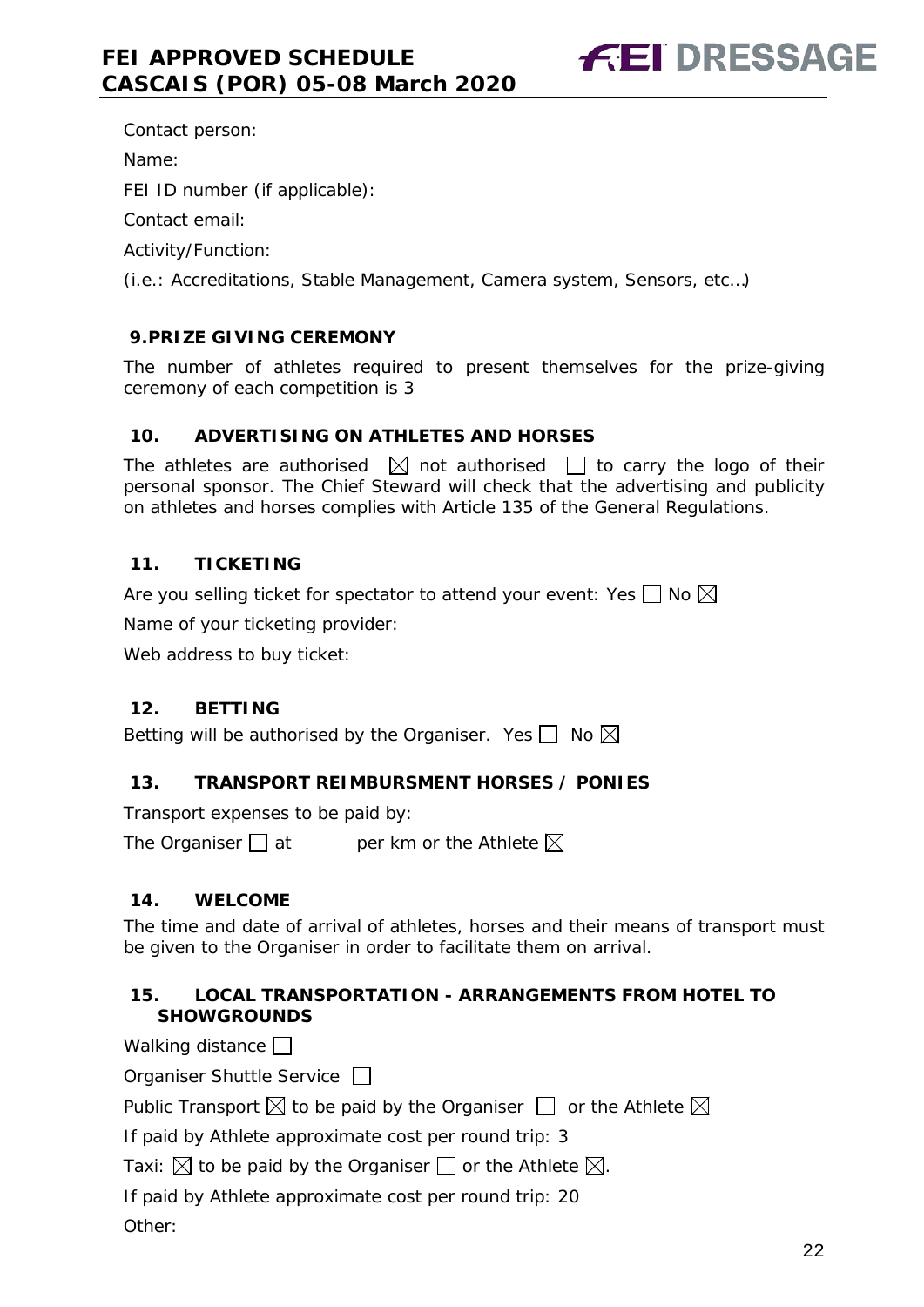

#### <span id="page-22-0"></span>**16. ENTRY RIGHT TO SHOWGROUNDS/ACCREDITED PERSONS**

Entry right to the stable area acc. to FEI Veterinary Regulations Art. 1008-1009.

#### NUMBER ACCREDITED PERSONS:

| Athlete: |                                                                      |
|----------|----------------------------------------------------------------------|
| Partner: |                                                                      |
| Groom:   |                                                                      |
|          | Horse Owner: 2 two (2) accreditations per horse acc. to FEI Passport |
| Other:   | Extra accreditation: 50 $\epsilon$ per accreditation/per person      |

#### <span id="page-22-1"></span>**17. SUSTAINABILITY**

Please consider the environment when organising an FEI Event. Please find useful information on FEI Sustainability here: <http://inside.fei.org/fei/your-role/organisers/handbook>

### <span id="page-22-2"></span>**XII. VETERINARY MATTERS**

#### <span id="page-22-3"></span>**1.CUSTOMS FORMALITIES**

| Name:          | Nuno Braamcamp                       |
|----------------|--------------------------------------|
| Address:       | Avenida 25 de Julho, 1200-868 Lisboa |
| Telephone:     | +351 213922040                       |
| Email:         | nuno.braamcamp@despachante.cdo.pt    |
| Opening hours: | 09 - 17 h                            |

#### <span id="page-22-4"></span>**2.HEALTH REQUIREMENTS**

#### **GENERAL**

In accordance with the FEI Code of Conduct for the Welfare of the Horse it is imperative that all Horses at FEI Events are physically fit and free from infectious disease before being allowed to compete.

#### **ENTRY OF HORSES**

Required health tests and vaccinations: N/A Quarantine period: N/A Specimen Import Licence applied: N/A

#### <span id="page-22-5"></span>**3.NATIONAL REQUIREMENTS**

Horses moved from other member states (or outside) must be accompanied by an Identification Document. Directive 2009/156/EC Regulation (EC 5041 2008). Health papers are required for horses coming to Portugal 1-Horses coming from the rest of Portugal Transport and health certificate 2-Horses from EU: International Transport certificate valid between EU members 3-Horses coming from the others countries: valid certificate which required any moment of import.Square for Organiser to include additional details if necessary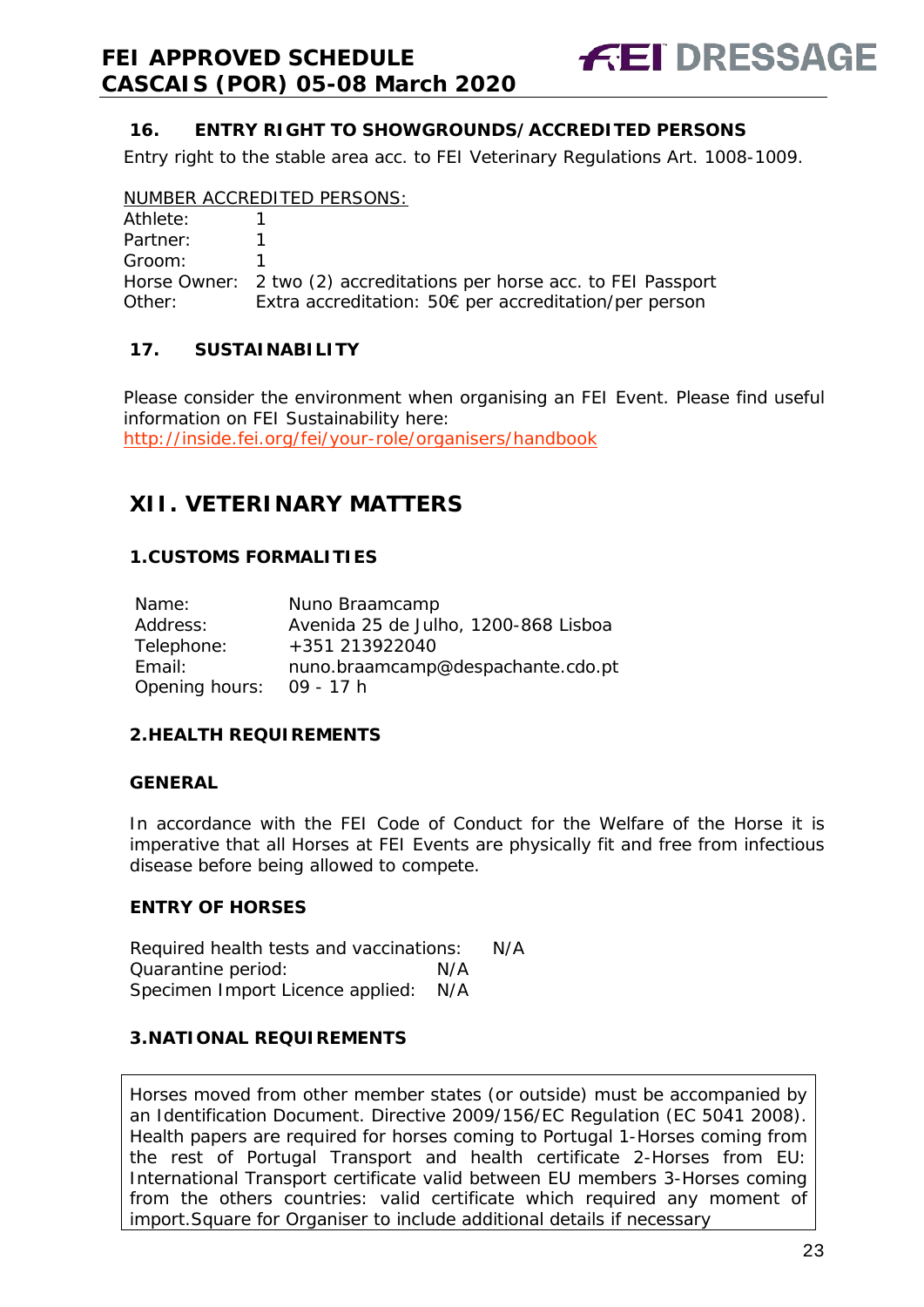#### <span id="page-23-0"></span>**4.PONIES**

FEI Veterinary Regulations, Chapter IX and Annex IX: For all Pony Events, Ponies must be available for Pony Measurement if requested by the FEI.

#### <span id="page-23-1"></span>**5.INJURY SURVEILLANCE**

FEI Veterinary Regulations, Chapter VIII: Horses participating in FEI Events are subject to injury surveillance protocols; and in the event of fatality, a post mortem examination.

#### <span id="page-23-2"></span>**6.TRANSPORT OF HORSES**

Horses must be fit to travel and be transported in suitable vehicles. Any government requirements for disease testing and control must be requested well in advance, to ensure that the horse is in compliance by the time of arrival at the border of the country where the Event is taking place. Athletes, or their representatives, have the responsibility to comply with national legislation in both their country of origin and the host nation of the Event. Where necessary athletes must contact local government authorities or veterinary advisors for information regarding animal health requirements and transport legislation. Within the European Union (EU), this includes EU Council Regulation (EC) No 1/2005 concerning the protection of animals during transport within the Member States of the EU.

#### <span id="page-23-3"></span>**7.VENUE ARRIVAL INFORMATION & FITNESS TO COMPETE**

#### **7.1 PASSPORTS. FEI General Regulations Article 137**

#### **For all issues relating to FEI Horse Passports/FEI Recognition Cards please contact your National Federation.**

All Horses competing at FEI Events must be registered with the FEI.

FEI Passports or FEI Recognition Cards (for those Horses with a national passport approved by the FEI) are compulsory for FEI Events.

NB: Horses entered in CIMs in their country of residence are not required to have an FEI Passport or FEI Recognition Card but must be properly registered with the FEI and identifiable (GRs 137.2).

Athletes who do not present a Horse's Passport and/or Recognition Card, or one that is not correctly validated or fail to meet other passport requirements will be **subject to Sanctions in accordance with Annex VI of the FEI Veterinary Regulations** and may not be allowed to compete.

**NB** for Horses permanently resident in a Member State of the European Union: all Horses must have a national EU passport in compliance with EU Regulations to which a FEI Recognition card is applied. The exception to this being Horses in possession of an FEI passport which has been continually revalidated without interruption.

#### **7.2 VACCINATIONS - EQUINE INFLUENZA. FEI Veterinary Regulations Article 1003**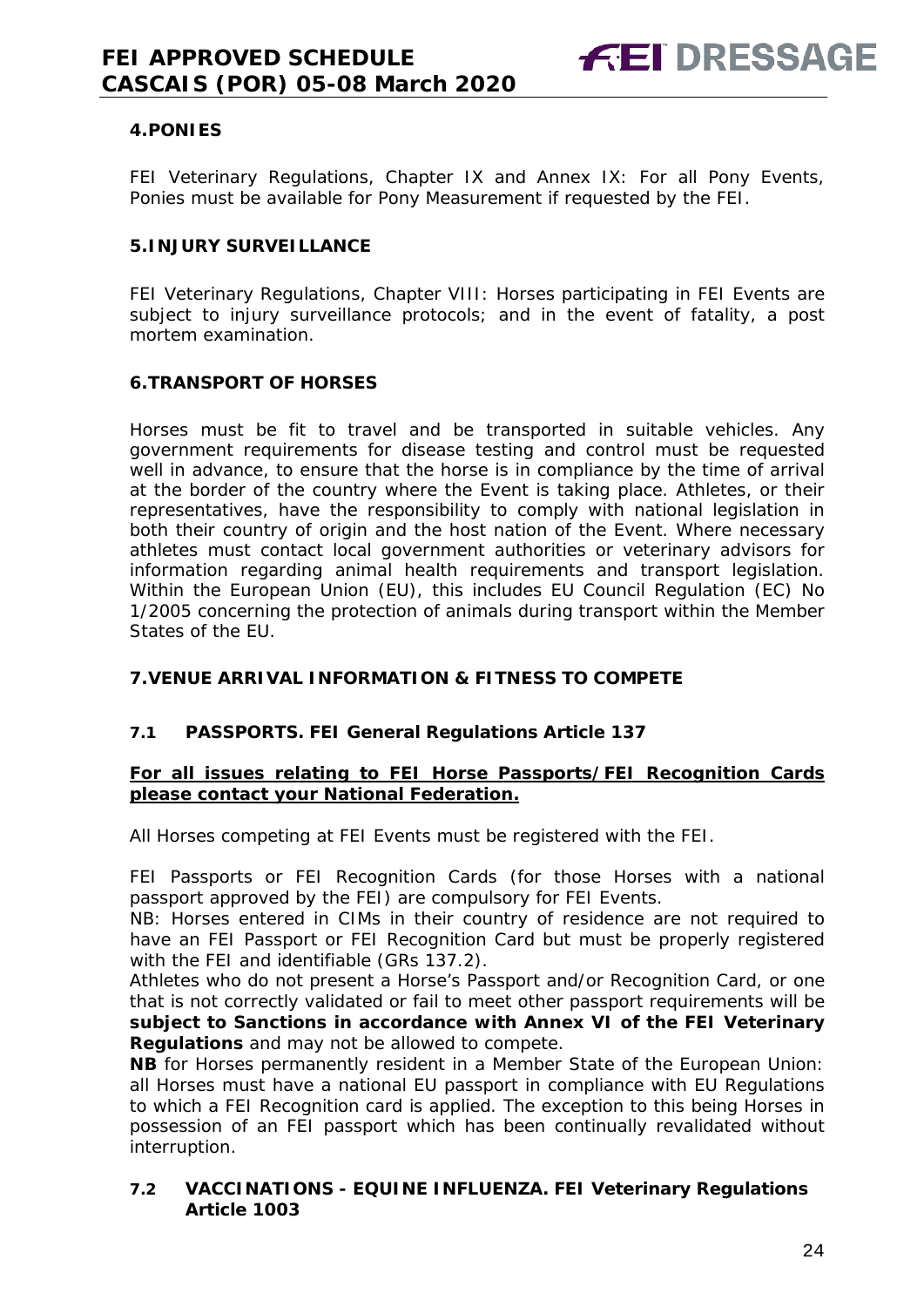Horses competing at FEI Events must comply with the requirements for Equine Influenza vaccination in accordance with the Veterinary Regulations and as summarised below.

| <b>VACCINATION</b>    | <b>PROTOCOL</b>                                                                                                                                                  | <b>ELIGIBILITY TO ENTER</b><br><b>VENUE</b>                                                                                                                                       |
|-----------------------|------------------------------------------------------------------------------------------------------------------------------------------------------------------|-----------------------------------------------------------------------------------------------------------------------------------------------------------------------------------|
| <b>Primary Course</b> | 1 <sup>st</sup> Vaccination: day 0<br>2 <sup>nd</sup> Vaccination: day 21-92                                                                                     | May compete 7 days after the<br>2 <sup>nd</sup> Vaccination                                                                                                                       |
| <b>First Booster</b>  | Within 7 months of the 2 <sup>nd</sup><br>vaccination of the<br>Primary<br>Course                                                                                | May compete for 6 months<br>$+21$ days after the 2 <sup>nd</sup><br>vaccination of the Primary<br>Course<br>Must not compete in the 7<br>days after receiving<br>a<br>vaccination |
| <b>Boosters</b>       | <b>MINIMUM:</b> within one year of<br>previous booster vaccination<br>IF COMPETING: must be in<br>the 6 months $+21$ days of the<br>booster previous vaccination | Must have been vaccinated<br>within 6 months $+21$ days<br>before arriving at the Event<br>Must not compete in the 7<br>days after receiving<br>a<br>vaccination                  |

All FEI registered Horses intending to compete at FEI Events (including CIMs) must be vaccinated against Equine Influenza in accordance with these VRs. The exception being if the applicable domestic legislation prevents the use of Equine Influenza vaccines within the relevant territory

#### **7.3 EXAMINATION ON ARRIVAL. FEI Veterinary Regulations Article 1031**

On arrival at an Event venue, all Horses must undergo an examination by a veterinarian to confirm their identification from their passport and micro-chip ID (where present), their vaccination status and general health. To protect all horses attending events, any Horse with a questionable health status concerning vaccination, disease or other concerns, must be stabled within the isolation facilities provided by the Organising Committee pending a decision on entering the venue.

#### **7.4 HORSE INSPECTIONS. FEI Veterinary Regulations Articles 1034- 1042**

All Horses will be assessed for their fitness to compete during the Horse Inspection. Any Horse demonstrating questionable fitness may be referred to the Holding Box for further veterinary examination. Horses not deemed fit to compete by the Inspection Panel will not be permitted to compete.

#### **7.5 LIMB SENSITIVITY EXAMINATION. FEI Veterinary Regulations Articles 1048-1053**

All Horses are subject to examination under the protocol for abnormal limb sensitivity throughout the period of an Event. For Jumping that includes, but is not limited to, between rounds and before the Jump Off. For Endurance that includes, but is not limited to, pre-ride, during the ride and after the ride. Horses may be examined once or on multiple occasions during the Period of an Event. Horses may be selected for examination under the protocol randomly or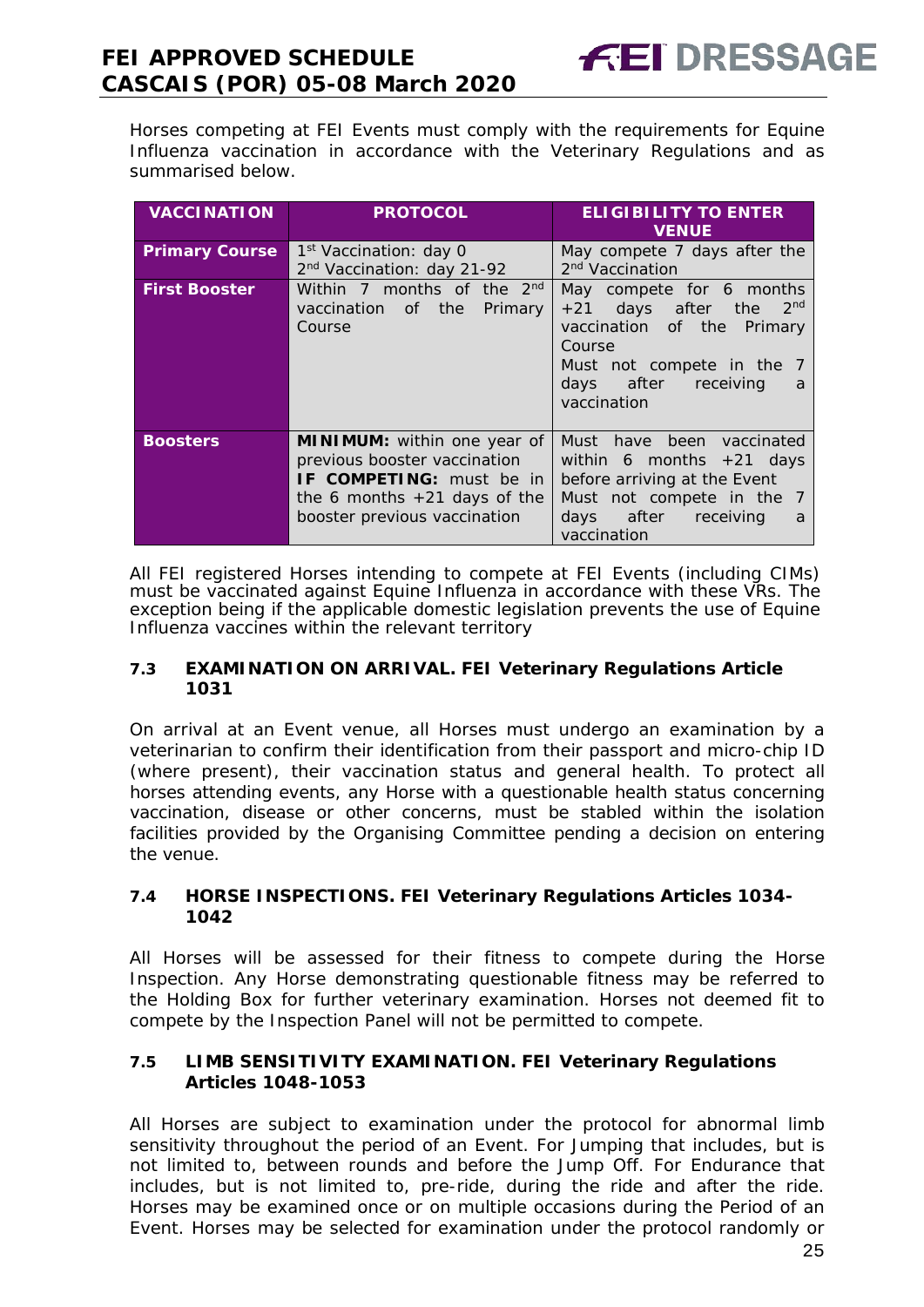**FEI DRESSAGE** 

they may be targeted. All Horses selected to be tested must submit promptly to the examination or are subject to immediate disqualification. There is no obligation to examine any specific number of Horses at an Eve

#### <span id="page-25-0"></span>**8. EQUINE ANTI-DOPING AND CONTROLLED MEDICATION PROGRAMME (EADCMP). FEI Regulations, Chapter VII**

#### **8.1 SAMPLING. FEI Veterinary Regulations Chapter VII**

All horses competing at FEI Events may be subject to sampling for the presence of Prohibited Substances in accordance with the Anti-Doping and Controlled Medication Regulations (EADCMRs). Horses may be selected for sampling in accordance with obligatory testing, targeted or random sampling procedures. Refer to FEI Financial Charges for details of fees relating to Equine and Human Anti-Doping program (EADCMP), which OCs/NFs have the right to charge to the athlete (applicable for all FEI events worldwide).

### **8.2 ELECTIVE TESTING. FEI Veterinary Regulations Article 1058**

Elective Testing may be carried out prior to an Event to check for the presence of Prohibited Substances. Please refer to https://inside.fei.org/fei/cleansport/horses for information and details.

### <span id="page-25-1"></span>**XIII. HUMAN ANTI-DOPING**

Athletes can be tested at any FEI Event, by the FEI or by other Anti-Doping Organisations with Testing jurisdiction. Organisers will have the responsibility to provide facilities and staff/volunteers to facilitate such Testing if requested by the FEI as outlined in article 22.3 of the FEIs' Anti-doping Rules for Human Athletes (ADRHA).

The ADRHA rules are published on the FEI's website at <http://inside.fei.org/content/anti-doping-rules>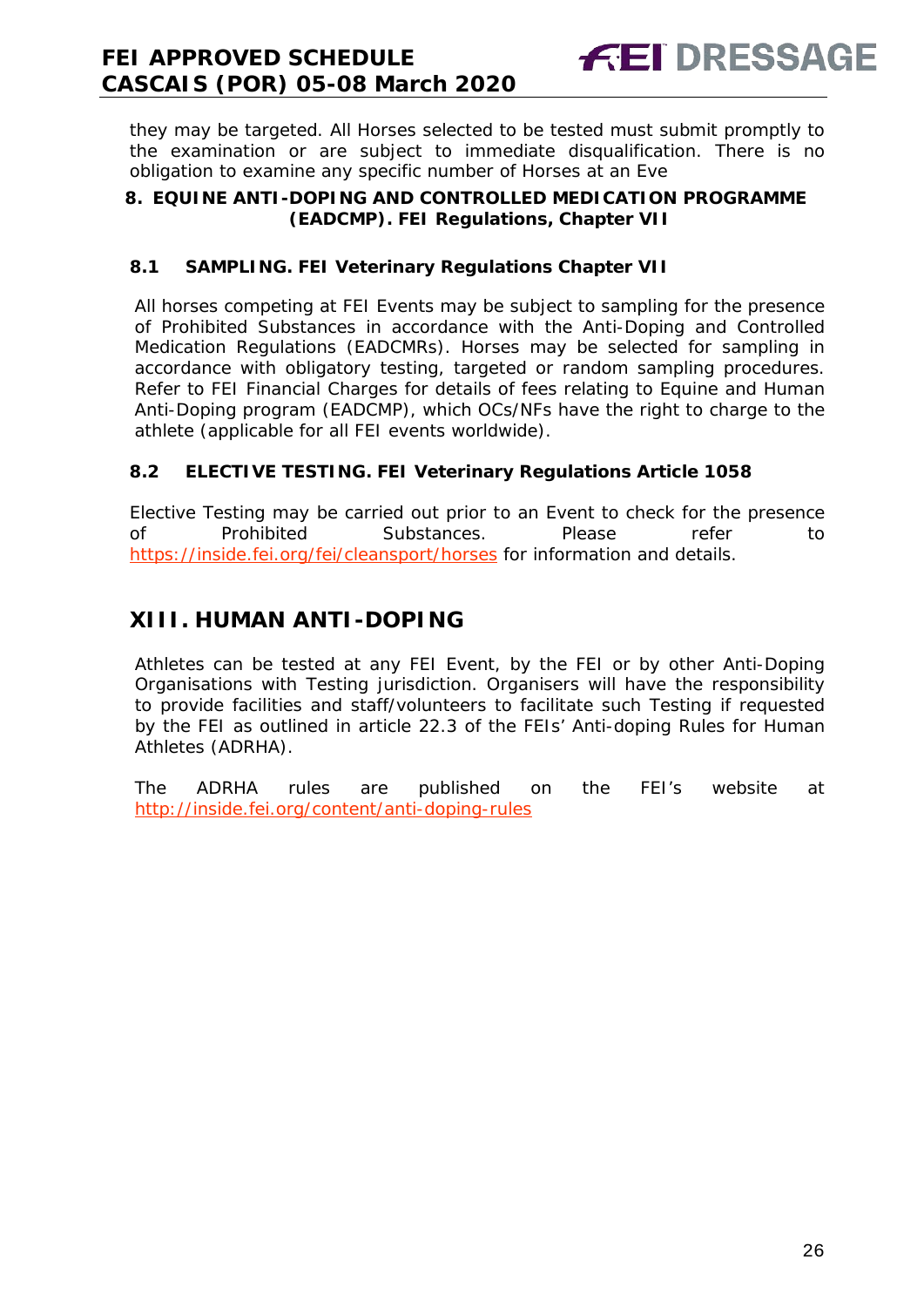### <span id="page-26-0"></span>**XIV. ADDITIONAL INFORMATION**

#### <span id="page-26-1"></span>**1.INSURANCES AND NATIONAL REQUIREMENTS**

Equestrian sports involve inherent dangerous risks. To the greatest extent permitted by law, the FEI and the FEI Event Organiser shall NOT be liable for any damages relating to loss of property or injury of any kind to Athletes, Owners, Support Personnel or Horses at or in connection with an FEI Event and the FEI expressly excludes all such liability.

#### **1.1 ATHLETES, OWNERS AND SUPPORT PERSONNEL**

#### **1.1.1 Personal Accident and Health Insurance**

It is your responsibility as an Athlete/Owner/ Support Personnel to ensure that you have adequate personal accident insurance in place to cover your participation at FEI Events and in particular to insure against any personal injury or medical expenses arising from an accident, injury or illness which may occur at a FEI Event.

You should check with your National Federation to confirm if your National Federation's insurance policy (if any) covers personal accidents and/or illnesses which may occur when you are attending at/participating in FEI Events.

If your National Federation does not have a personal accident/health insurance policy or if the National Federation's insurance policy does not cover personal accident or health claims, then you should obtain your own personal accident and health insurance policy to cover your attendance/participation at FEI Events.

#### **1.1.2 Personal Property Insurance**

You should also ensure that you are insured against property loss, theft or damage which may occur at an FEI Event.

Again, the advice is to check with your National Federation to confirm if they have an insurance policy in place which would cover you in case of such property loss, theft or damage. If not, then you should obtain your own personal property insurance to cover such situations.

#### **1.1.3 Press Equipment**

Press equipment and other items left in the Press workroom, Press lockers, the Press Tribune or anywhere on the showgrounds are left entirely at the owner's risk. The Organising Committee does not accept any responsibility for any loss or damage to such equipment or items. Members of the Press are advised not to leave any equipment or personal items unattended.

#### **1.2 ATHLETES AND OWNERS**

#### **1.2.1 Third Party Liability Insurance**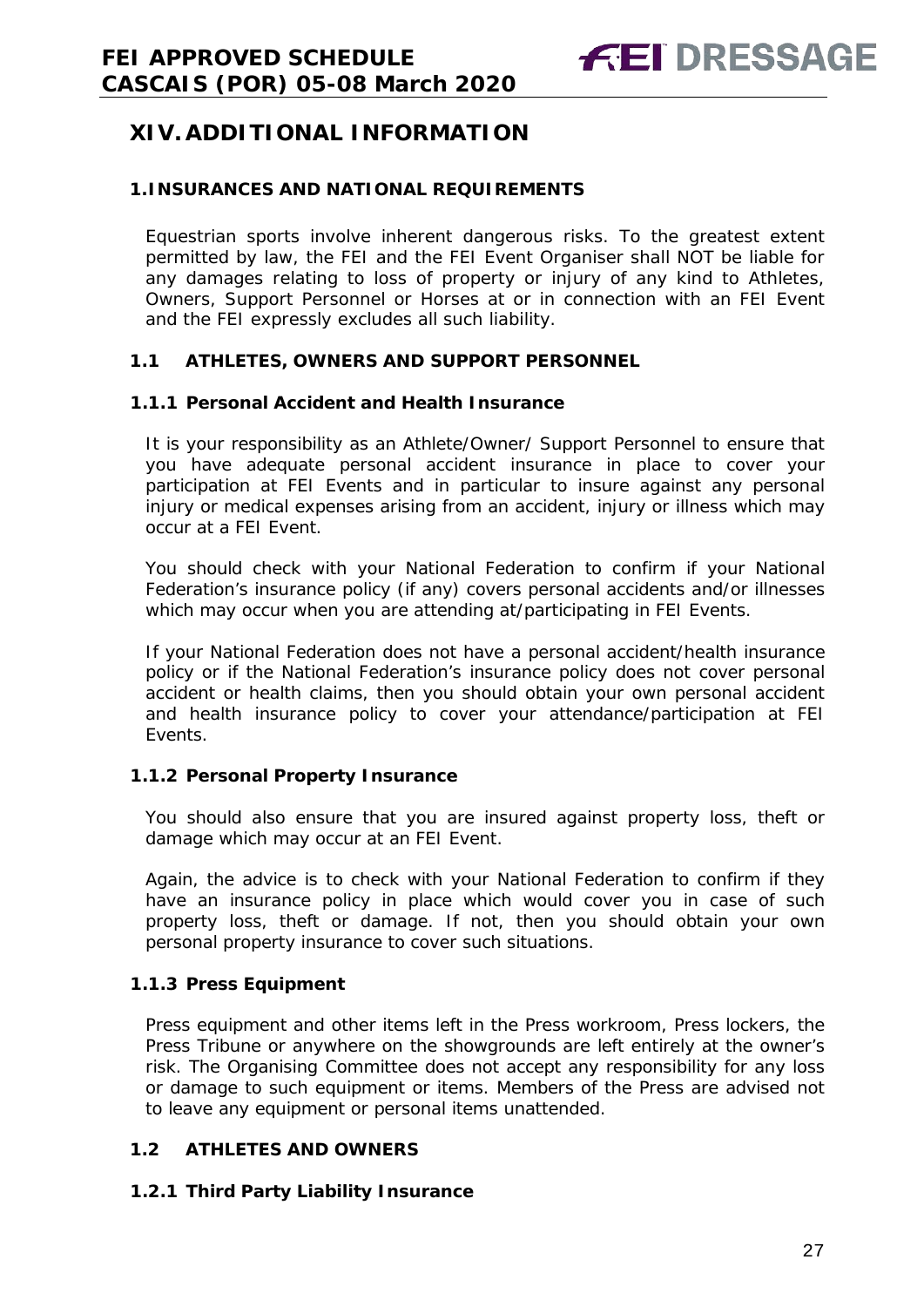As an Athlete/Owner you are personally responsible for damages to third parties caused by you, your employees, Support Personnel, your agents or your Horses. You are, therefore, strongly advised to take out third-party liability insurance providing full coverage in relation to FEI Events at home and abroad, and to keep the policy up to date.

**FEI DRESSAGE** 

The FEI and the Organiser will NOT be responsible for any damage caused to third parties by you, your employees, Support Personnel, your agents or your Horses.

#### **1.2.2 Additional Liability Information**

N/A

#### **1.2.3 Horse Insurance**

As an Owner you should ensure that your Horses are adequately insured against any injuries or illnesses they may sustain while participating at a FEI Event.

#### <span id="page-27-0"></span>**2.PROTESTS/APPEALS**

To be valid, all Protests and Appeals must be made in writing and accompanied by a deposit of CHF 150.- or equivalent. Protest and appeal forms are available on the FEI website: Protest:<http://inside.fei.org/sites/default/files/FEI%20Protest%20Form.pdf> Appeal:<http://inside.fei.org/sites/default/files/FEI%20Appeal%20Form.pdf>

#### <span id="page-27-1"></span>**3.DISPUTES**

In the event of any discussion concerning the interpretation of the schedule (in translated languages), the English version will be decisive.

#### <span id="page-27-2"></span>**4.MODIFICATION TO SCHEDULE**

In exceptional circumstances, together with the Approval of the Chefs d'Equipe, host NF delegate, if any, and the Ground Jury, the OC may change the schedule in order to clarify any matters arising from an omission or due to unforeseen circumstances. Any such changes must be notified to all Athletes and Officials as soon as possible and they must be reported to the FEI by the Foreign Judge.

#### <span id="page-27-3"></span>**5.ADDITIONAL INFORMATION FROM THE ORGANISER**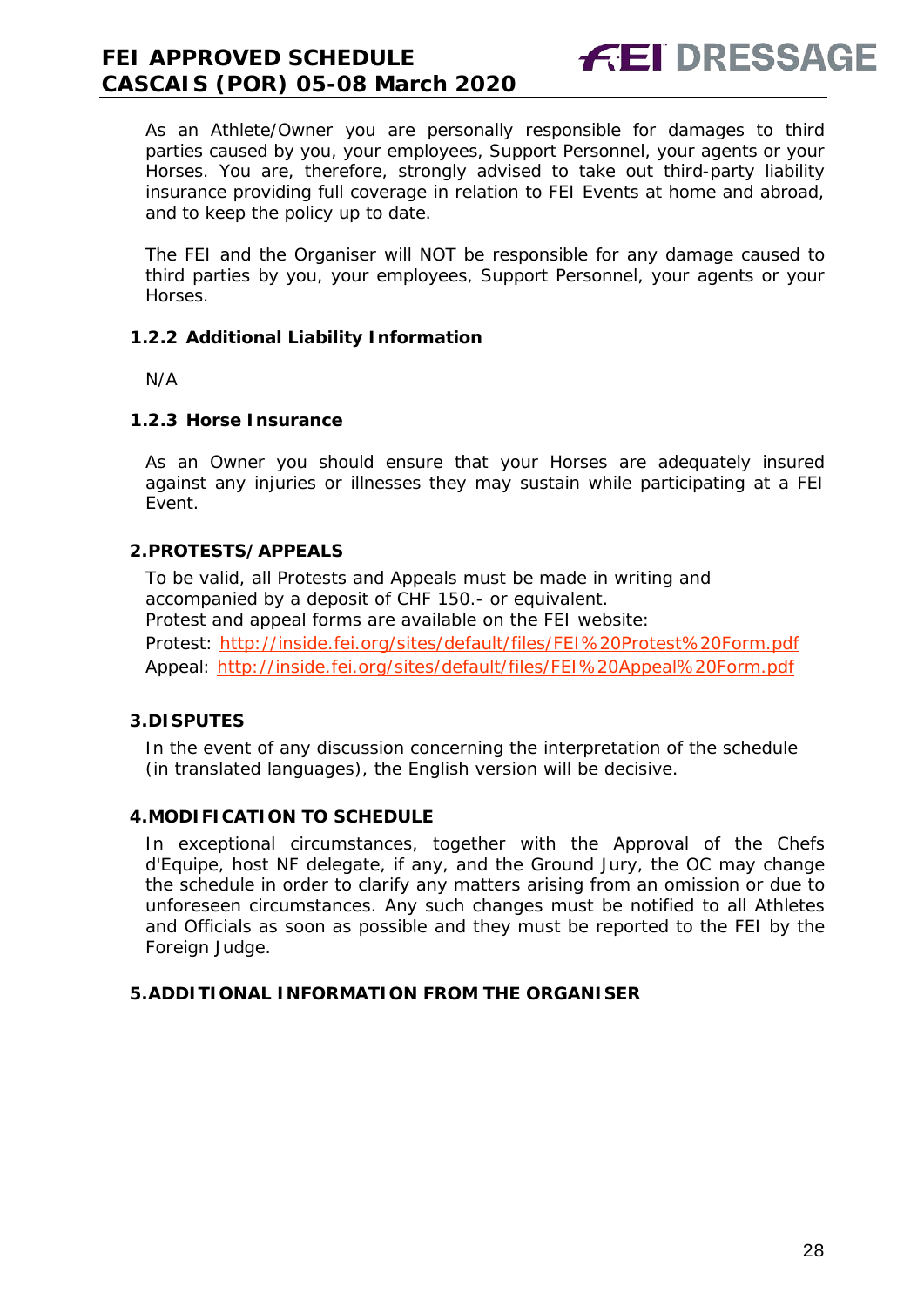#### **5.1. DOGS**

All dogs must be leashed and affixed to a human or stationary object on the showground and in the stable area. Violation of this rule will incur a fine of CHF 100 per offence and, in case of repeated offence at the Event, may lead to exclusion from the Venue (Art. 109.13 General RG)

#### **5.2 SMOKING**

Smoking is not allowed in the stables.

#### **Age of Athletes and Horses according to the Event's Category:**

| <b>Event's Category</b>        | <b>Age of Athletes</b>                                   | <b>Age of Horses</b>        |
|--------------------------------|----------------------------------------------------------|-----------------------------|
| Grand Prix/Grand Prix Special/ | As of 16 <sup>th</sup> year                              | Min 8 y.o.                  |
| Grand Prix Freestyle/          |                                                          |                             |
| Intermediate II/Intermediate   |                                                          |                             |
| A/Intermediate B               |                                                          |                             |
| Prix St. Georges/Intermediate  | As of 16 <sup>th</sup> year                              |                             |
| I/ Intermediate I Freestyle    |                                                          | Min. 7 y.o.                 |
| CH-Y/CDIY/CDIOY                | As of 16 <sup>th</sup> year to end 21 <sup>st</sup> year | Min. 7 y.o.                 |
| CH-J/CDIJ/CDIOJ                | As of 14 <sup>th</sup> year to end 18 <sup>th</sup> year | Min. $6 y.o.$               |
| CH-P/CDIP/CDIOP                | As of 12 <sup>th</sup> year to end 16 <sup>th</sup> year | Min. 6 y.o.                 |
| CH-Ch/CDICh/CDIOCh             | As of 12 <sup>th</sup> year to end 14 <sup>th</sup> year | Min. 6 y.o.                 |
| CH-U25/CDIU25/CDIOU25          | As of 16 <sup>th</sup> year to end 25 <sup>th</sup> year | Min. 8 y.o.                 |
| CDI Am                         | As of 26 <sup>th</sup> year                              | Min. 7 y.o.                 |
|                                |                                                          | Medium tour Min. 8 y.o.     |
| <b>CDIYH</b>                   | As of 16 <sup>th</sup> year                              | Min. $5 y.o. - Max. 7 y.o.$ |
| CH-M-YH-D                      | As of 16 <sup>th</sup> year                              | $5$ y.o. / 6 y.o. / 7 y.o.  |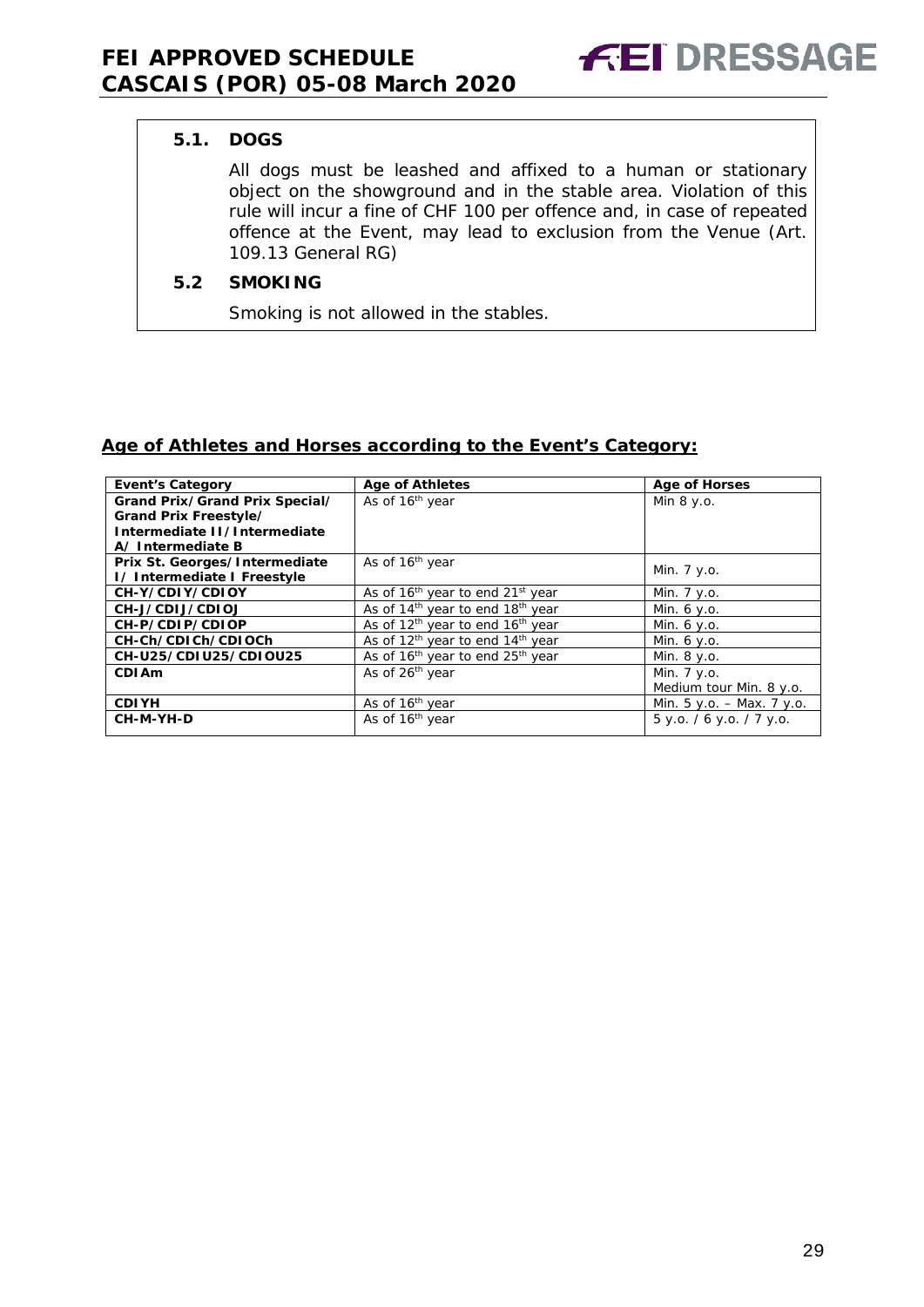

#### **DEDUCTIONS FROM PRIZE MONEY AT COMPETITIONS:**

Full details of any deductions from prize money must be outlined in the schedule. This includes government taxes. If it is necessary for Organisers to deduct such taxes, they must provide participants with an official form indicating the amount of tax deducted.

The tax form must be provided to the athletes upon arrival and returned to the Organiser prior to departing.

Portuguese VAT on prize money will be in accordance with latest regulation on the subject

#### **IMPORTANT**

#### **The total amount of prize money shown for each Competition in the schedule must be distributed. (FEI General Regulations articles 127 and 128)**

The value of the 1st prize must not exceed 1/3 of the total prize money announced for the competition. Distribution of prize money: distributed to 25 % of participants. If there are between 5 and 19 athletes in the competition, min 5 prizes must be distributed.

If there are 4 or less athletes in the competition, the table below applies.

| Number of<br><b>Starters</b> |     | 2   | 3   | 4   | From 5 and<br>above                                        |
|------------------------------|-----|-----|-----|-----|------------------------------------------------------------|
| 1st                          | 33% | 33% | 33% | 33% | All the                                                    |
| 2 <sub>nd</sub>              |     | 25% | 25% | 25% | prize                                                      |
| 3 <sup>rd</sup>              |     |     | 20% | 20% | money                                                      |
| 4 <sup>th</sup>              |     |     |     | 15% | scheduled                                                  |
| Total<br>distributed         | 33% | 58% | 78% | 93% | must be<br>distributed<br>among all<br>placed<br>athletes. |

The amount to be given to each athletes must be stated in the schedule.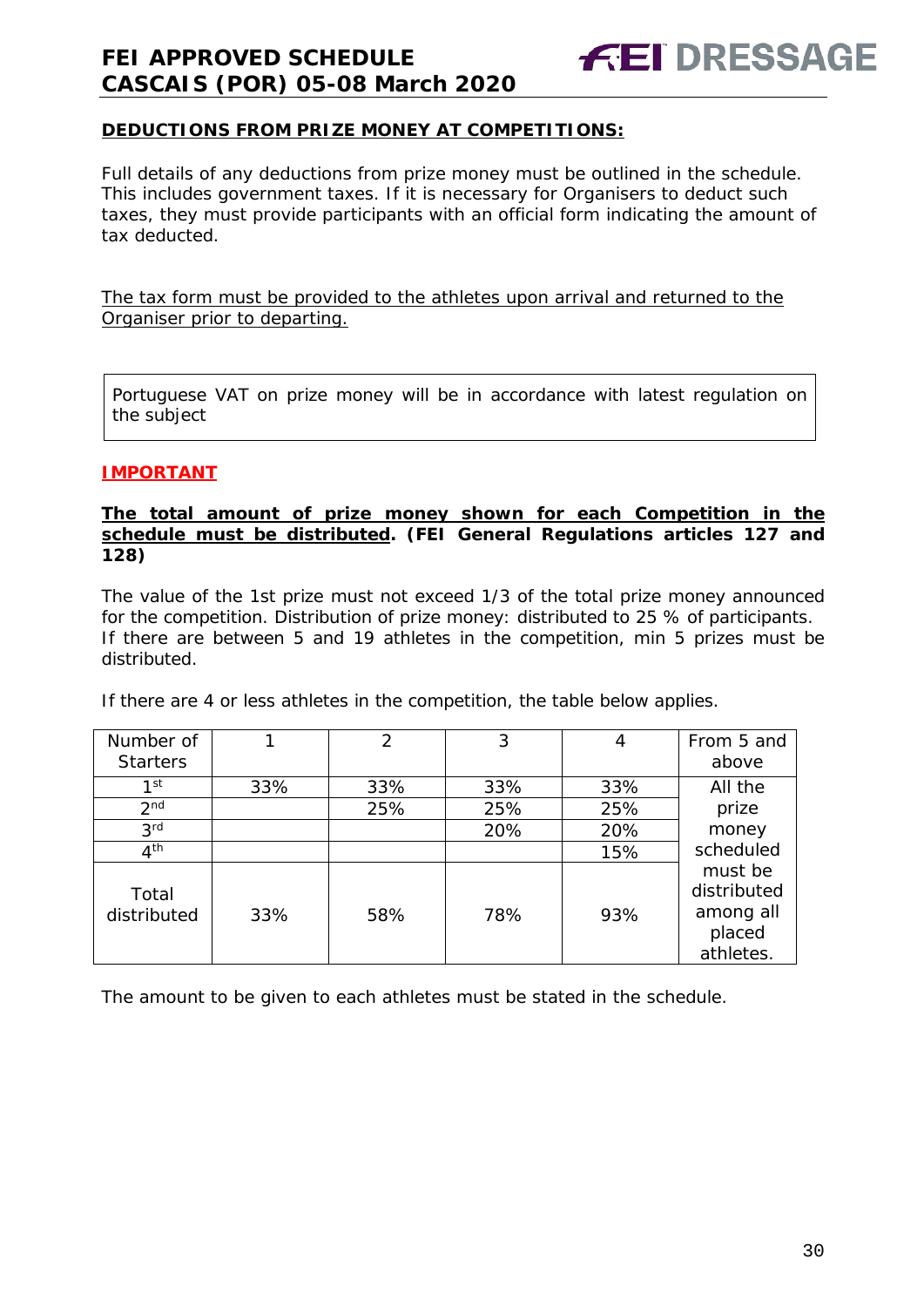### <span id="page-30-0"></span>**XV. ANNEXES**

#### <span id="page-30-1"></span>**1.FEI Entry System**

Please fill the form below in order to provide you and the other members of your committee or your IT Providers access to the FEI Entry System.

| FEI $ID^1$ :                                   | 10164177                                               |                      |  |
|------------------------------------------------|--------------------------------------------------------|----------------------|--|
| Name*:                                         | Gambini                                                |                      |  |
| First Name*:                                   | Adele                                                  |                      |  |
| $E$ -Mail*:                                    | geral@centrohipicocostaestoril.com                     |                      |  |
| Access Rights*:                                | $\boxtimes$ Admin <sup>2</sup><br>Consult <sup>3</sup> |                      |  |
| FEI $ID^1$ :                                   | 10034629                                               |                      |  |
| Name*:                                         | Queiroz                                                |                      |  |
| First Name*:                                   | Goncalo                                                |                      |  |
| $E$ -Mail*:                                    | goncalo@gqhorses.pt                                    |                      |  |
| Access Rights*: $\boxtimes$ Admin <sup>2</sup> |                                                        | Consult <sup>3</sup> |  |
| FEI $ID^1$ :                                   |                                                        |                      |  |
| Name*:                                         |                                                        |                      |  |
| First Name*:                                   |                                                        |                      |  |
| E-Mail*:                                       |                                                        |                      |  |
| Access Rights*:                                | Admin <sup>2</sup>                                     | Consult <sup>3</sup> |  |

1) If already have an FEI user account.

<sup>2)</sup> Provide you the required access to manage entries and substitutions and download entries/lists.

3) You are just able to consult and download the entries/lists.

\*) Mandatory Fields